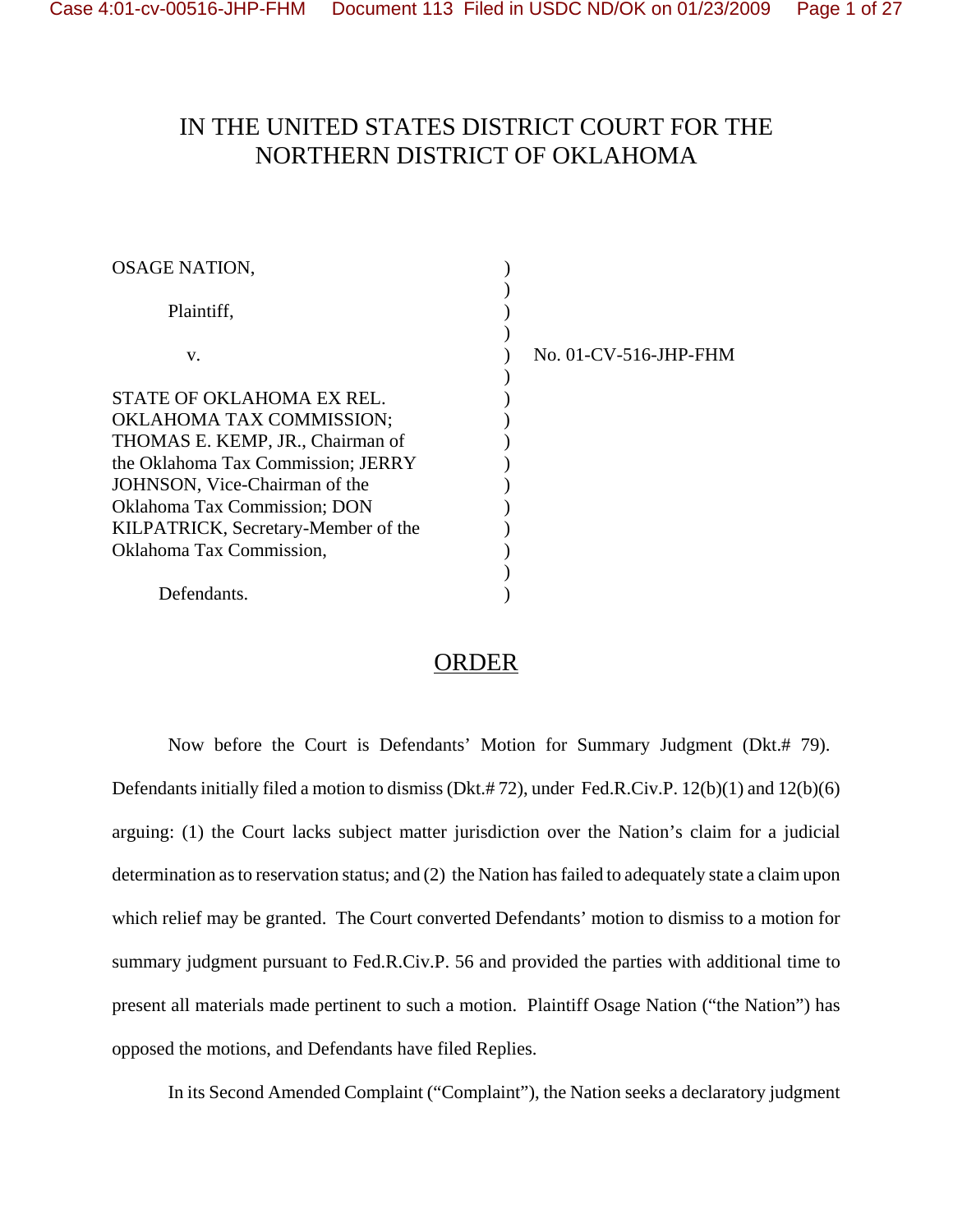that its reservation boundaries have not been disestablished and that, as a matter of law, the Osage Reservation is Indian country within the meaning of 18 U.S.C. §1151. The Nation further seeks injunctive relief prohibiting Defendants from imposing and collecting taxes on the income of the Nation's members who both reside and earn income within reservation boundaries.

In general, summary judgment is proper where the pleadings depositions, answers to interrogatories, and admissions on file, together with affidavits, if any, show there is no genuine issue as to any material fact, and that the moving party is entitled to judgment as a matter of law. Fed. R. Civ. P. 56(c). An issue of fact is "genuine" if the evidence is significantly probative or more than merely colorable such that a jury could reasonably return a verdict for the nonmoving party. *Anderson v. Liberty Lobby, Inc., 477 U.S. 242, 248 (1986).* An issue is "material" if proof thereof might affect the outcome of the lawsuit as assessed from the controlling substantive law. *Id. at 249*.

In considering a motion for summary judgment, this court must examine the factual record and reasonable inferences therefrom in the light most favorable to the party opposing summary judgment. *Gray v. Phillips Petroleum Co., 858 F.2d 610, 613 (10th Cir. 1988).* In regard to the necessary burdens, however, the Supreme Court has instructed that:

> in cases like the instant one, where the nonmoving party will bear the burden of proof at trial on a dispositive issue, a summary judgment motion may properly be made in reliance solely on the "pleadings, depositions, answers to interrogatories, and admissions on file. Such a motion, whether or not accompanied by affidavits, will be "made and supported as provided in this rule,"and Rule 56(e) therefore requires the nonmoving party to go beyond the pleadings and by their own affidavits, or by the"depositions, answer to interrogatories, and admissions on file," designate "specific facts showing that there is a genuine issue for trial."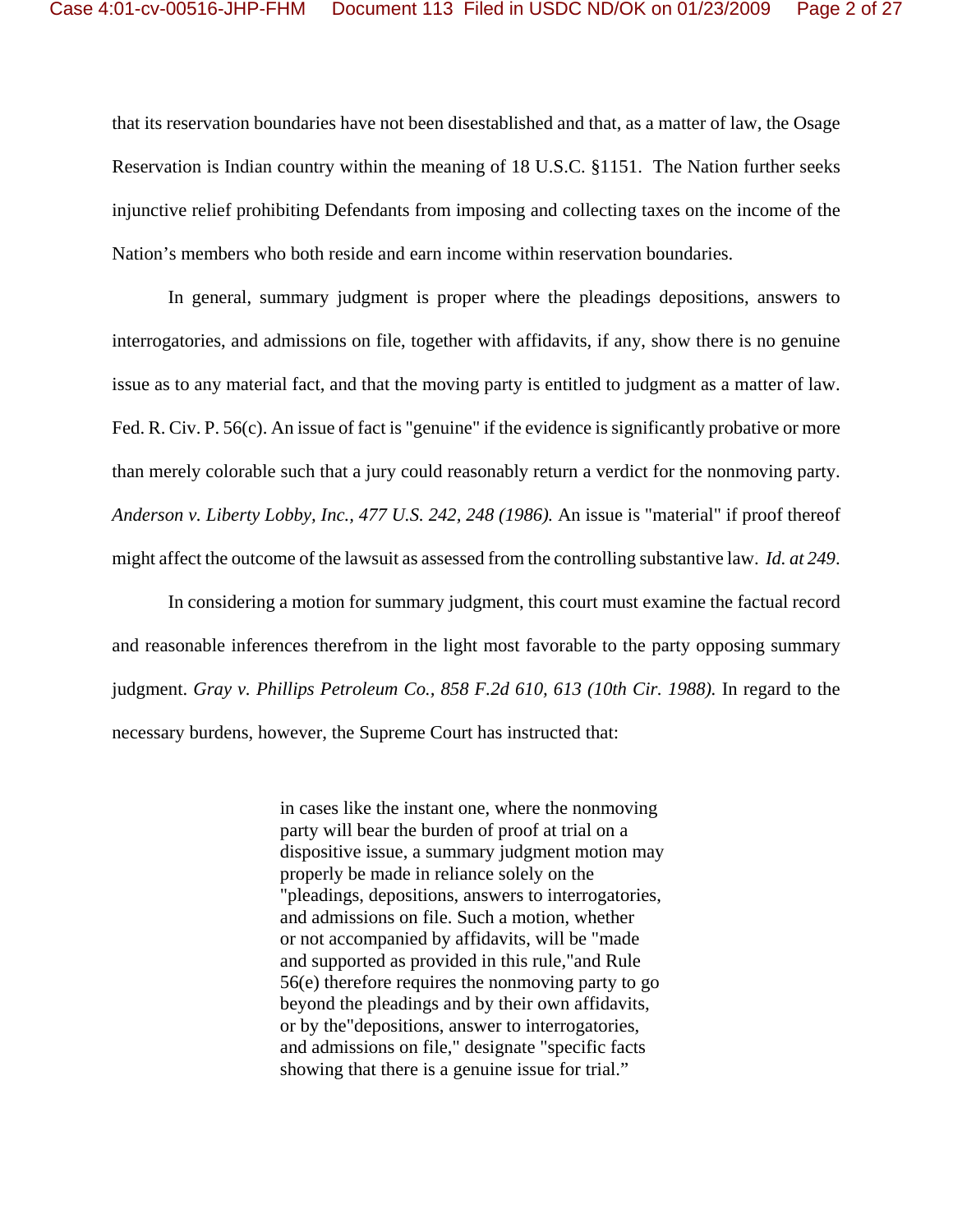*Celotex Corp. v. Catrett, 477 U.S. 317, 324 (1986)*. Furthermore, if on any part of the prima facie case there is insufficient evidence to require submission of the case to the jury, summary judgment is appropriate. *Anderson v. Liberty Lobby, Inc., 477 U.S. 242 (1986)*. In addition, one of the principal purposes of summary judgment is to isolate and dispose of factually unsupported claims or defenses, and the rule should be interpreted in a way that allows it to accomplish this purpose. *Celotex*, *477 U.S. at 323-24.* 

#### **I. Article III Jurisdiction**

Defendants have asserted a federal jurisdictional challenge to the claims asserted by the Nation. Specifically, Defendants challenge the standing of the Nation to bring its claim regarding the status of its reservation against Defendants, as members of the Oklahoma Tax Commission.

When a court makes an inquiry as to a party's standing, the court must accept as true all material allegations of the complaint, and any other particularized allegations of fact, in affidavits or in amendments to the complaint. *Warth v. Seldin, 422 U.S. 490, 501 (1975).* "If, after this opportunity [to present facts to support standing], the plaintiff's standing does not adequately appear from all materials of record, the complaint must be dismissed." *Id. at 501-02.*

In its Complaint, the Nation alleges that its reservation boundaries were established by the Act of June 5, 1872, and that those reservation boundaries have never been disestablished by Congress. The Nation further alleges that the functions of its tribal government are carried out within its reservation and that, by virtue of its constitution, the Nation's jurisdiction and exercise of self-government extends to all lands within its reservation. The Nation does not seek to have this Court create or re-establish its reservation boundaries; rather, its claim against Defendants is based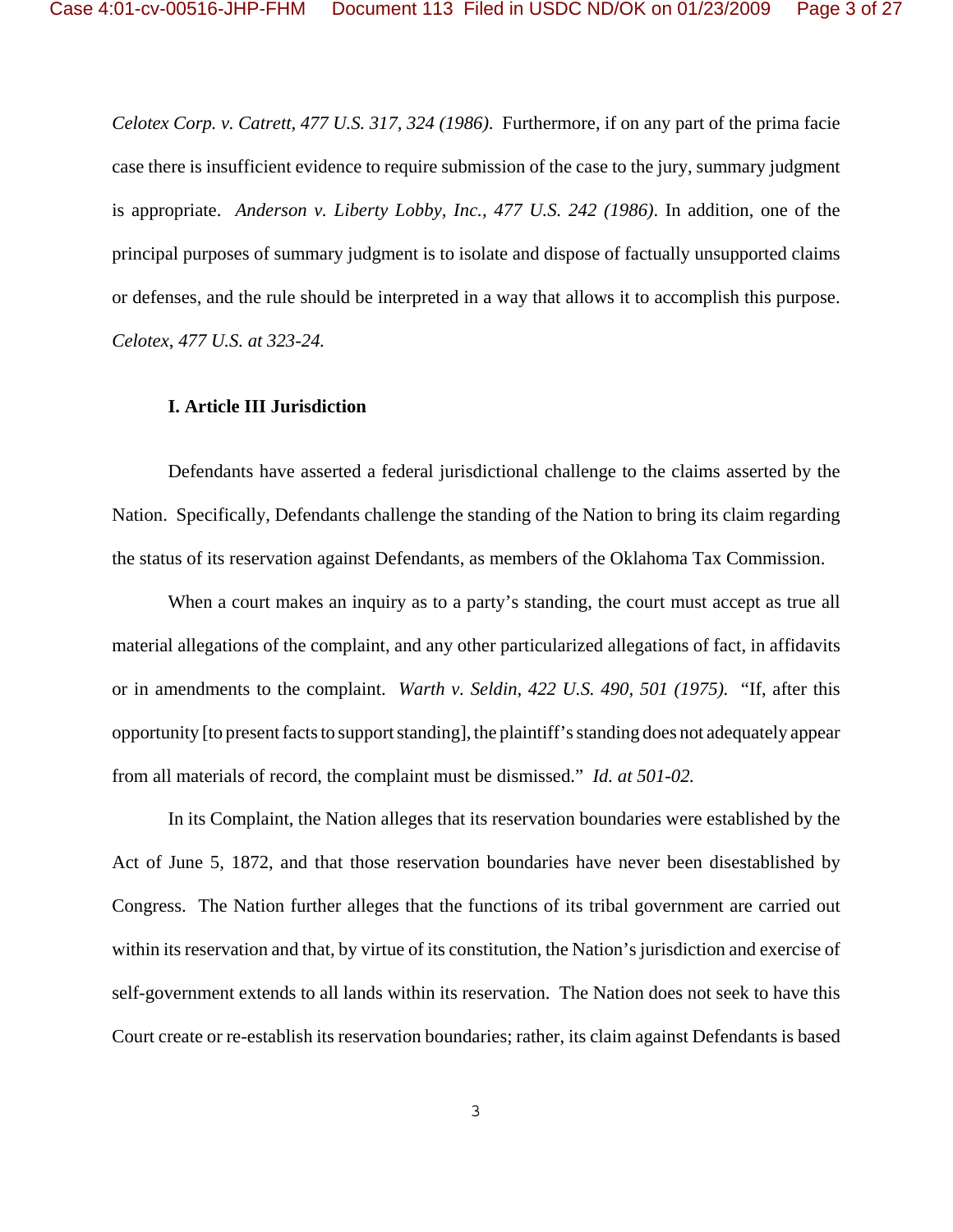on allegations that its reservation continues to exist and that Defendants' present taxing activity against its tribal members located in the reservation violates federal law.

Thus, construing these material allegations as true, the Court finds the Nation has standing to challenge the actions of Defendants under well-established law prohibiting the state from imposing and collecting taxes on the income of a tribal member who both resides and earns that income within Indian Country. *See, e.g., Oklahoma Tax Commission v. Chickasaw Nation, 515 U.S. 450 (1995); Oklahoma Tax Commission v. Citizen Band Potawatomie Indian Tribe of Oklahoma, 498 U.S. 505 (1991); McClanahan v. State Tax Commission of Arizona, 411 U.S. 164 (1973).*

Likewise, it is well-established that Indian tribes have standing to sue to protect sovereign or quasi-sovereign interests. *See Moe v. Confederated Salish & Kootenai Tribes of Flathead Reservation, 425 U.S. 463 (1976)(Indian tribe had standing as a tribe, apart from the claims of individual tribal members, to challenge legality of state motor vehicle tax); Prairie Band of Potawatomie Indians of Pierce, 253 F.3d 1234, 1241 (10<sup>th</sup> Cir. 2001)(Indian tribe had standing to sue State of Kansas to prevent interference with or infringement on tribe's right to self-government).* Therefore, the Court finds the Nation has adequately alleged Defendants' taxing activity within its reservation boundaries is an unlawful infringement on the Nation's sovereignty and right of selfgovernment. Thus, Defendants' challenge to federal jurisdiction is overruled.

#### **II. Introduction**

In this case, the Nation mounts an unprecedented challenge, asserting that the income of any Osage member who works and resides anywhere within Osage County is absolutely immune from state income taxation, even if that member works on privately owned fee land, not held in trust by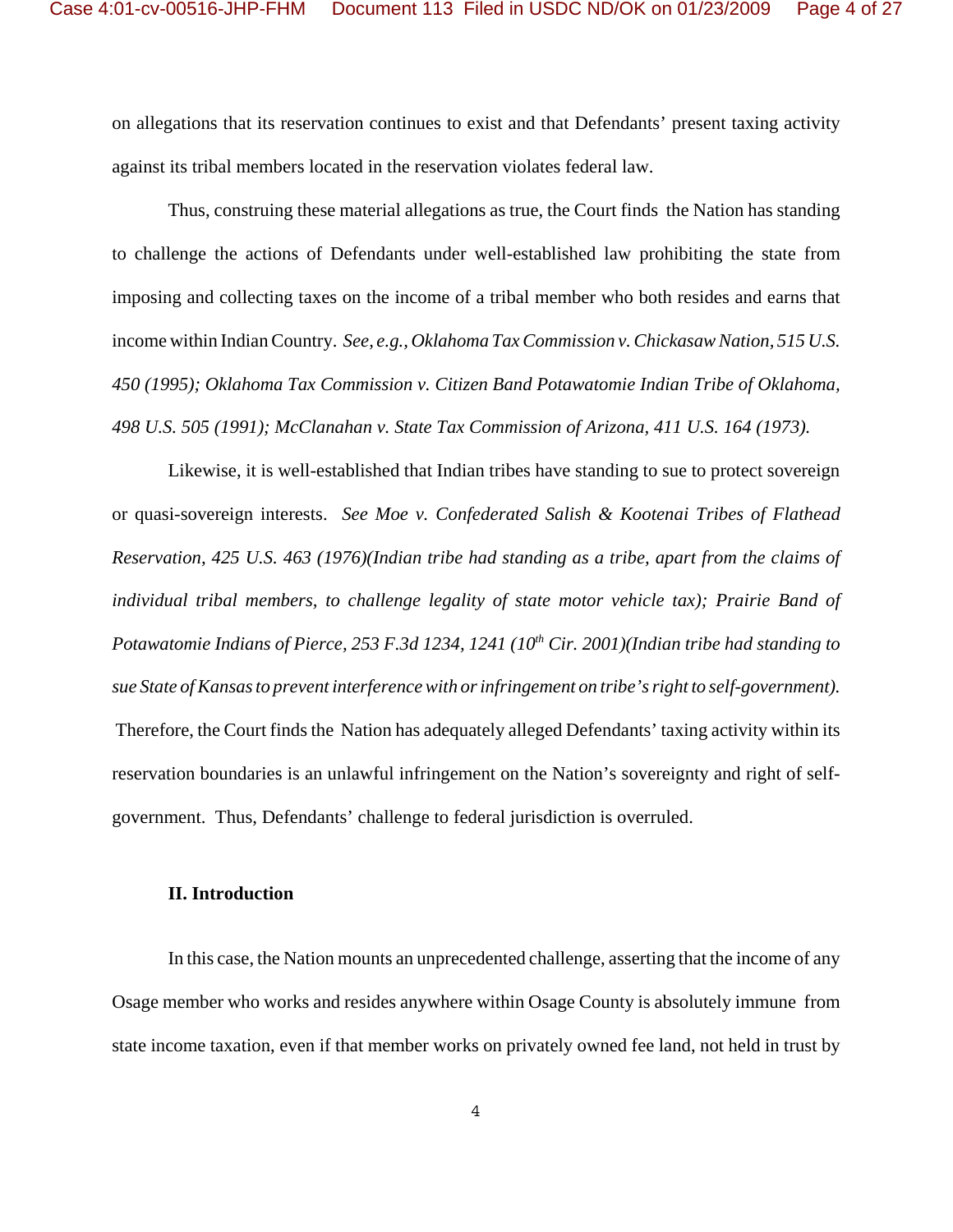the United States or subject to federal restraints on alienation ( private fee lands ), drives exclusively on state or county maintained roads to a home on private fee lands, has children attending state supported schools, and receives the great bulk of his or her social services from the State, not the Nation. Defendants' concern is expressed in the Joint Status Report:

> Because of its potentially far-reaching impact on the State of Oklahoma, this is one of the more important cases relating to state sovereignty and jurisdiction to arise since statehood in 1907. In this case, the Osage Nation seeks to divest the state of over 100 years of the exercise of sovereignty and jurisdiction over all of Osage County, the largest county in Oklahoma in area. If the Osage Nation were to prevail, precedent would be set potentially threatening the jurisdiction of the state as a whole, the counties, and local jurisdictions. If the Osage Nation's original reservation boundaries have not been disestablished, then a number of other tribes in Oklahoma could assert the same claim. The implications of this on the civil and criminal jurisdiction of the state are staggering, because this is a state that is largely made up of former Indian reservations.

(Dkt.# 66 Joint Status Report at 1-2.).

The Nation's Complaint requests two kinds of relief. First, the Complaint asks this Court to declare that all 2,296 square miles of Osage County comprise a reservation. Second, based upon the claim that the entire county should be declared a reservation, the Complaint seeks to prospectively enjoin the Commissioners, in their official capacities on behalf of the State of Oklahoma Tax Commission ( Commission ), from levying Oklahoma state income taxes upon the Nation's members who earn income and reside anywhere within the geographic boundaries of its alleged reservation – all of Osage County. The Complaint also seeks to support its claim by contending that a federal criminal statute, 18 U.S.C. § 1151, forecloses state taxation of all income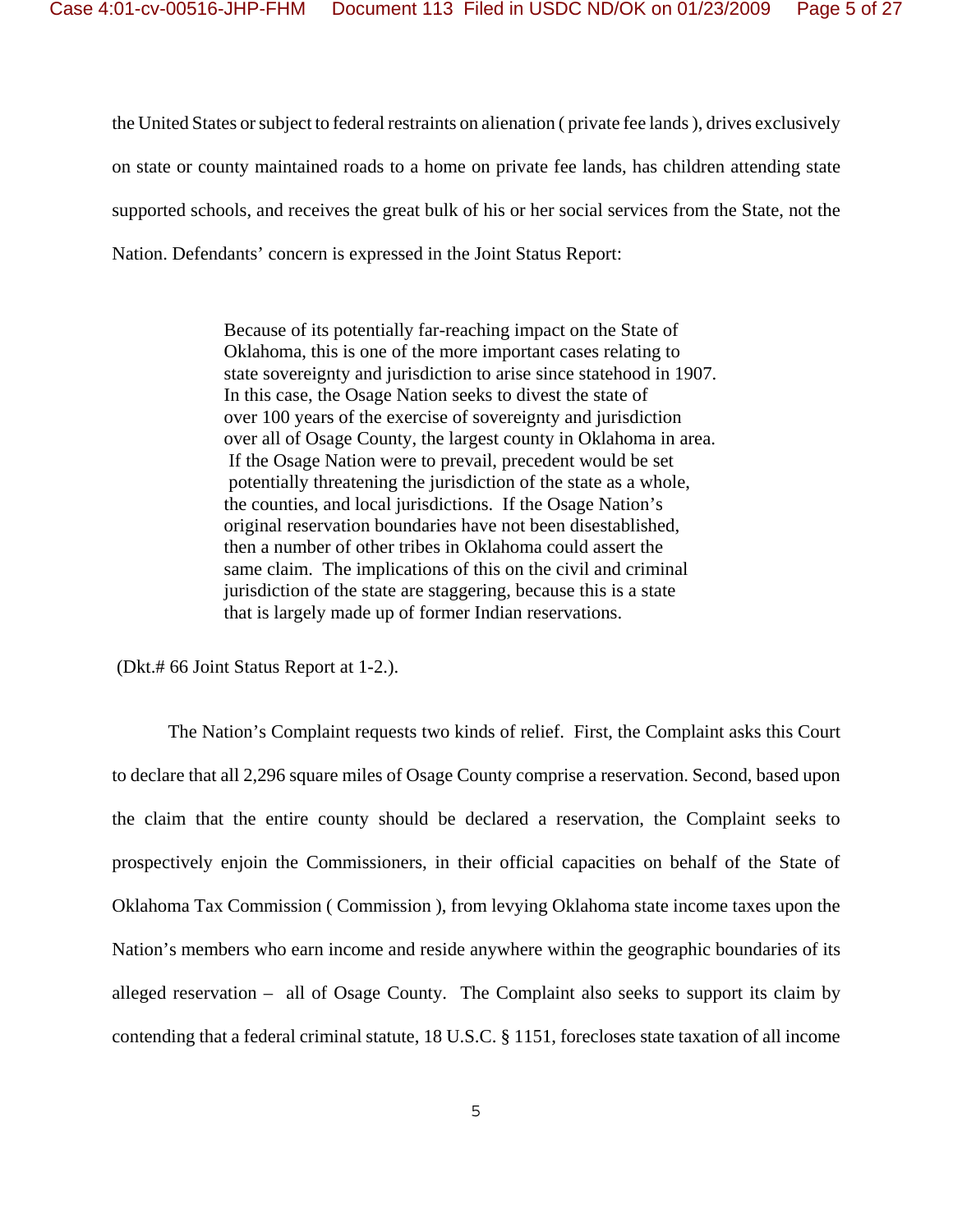earned within "Indian country."

Defendants contend they have not acted in excess of their authority under federal law, and have not violated federal law in imposing Oklahoma's income tax on incomes of members of the Osage Nation who neither earn income in employment nor reside on Trust, or Restricted Lands In Osage County. Further, Defendants argue that Osage County is not a reservation, and the tax is not preempted because the Nation cannot show specific federal statutes or established policies that foreclose the State's legitimate interest in securing revenues necessary to support its services to tribal members in predominantly non-Indian and non-Osage, Osage County.<sup>1</sup> Specifically, Defendants allege the Osage Reservation, as created by the Act of June 5, 1872, was disestablished, dissolved, and no longer exists as provided by, and pursuant to, the intent of Congress. *See Hagen v. Utah*, 510 *U.S. 399, 410-411 (1994).* Defendants contend Congress' intent is reflected in:

(a) the statutory language used in the Oklahoma Enabling Act, Act of June 16, 1906, 34 Stat. 267 (the "Enabling Act"), and the Osage Allotment Act, Act of June 28, 1906, 34 Stat. 539 (the "Allotment Act"), by which Congress disestablished the Osage Reservation, providing, among other things, for taxation of the Osage and conversion of the reservation into a county, and subjecting the Osage to state law;

(b) the historical context surrounding the passage of the Enabling Act and the Allotment Act, *see United States v. Mason*, *412 U.S. 391, 396 n.7 (1973)*; *Murphy v. Sirmons*, *497 F. Supp. 2d 1257, 1290 (E.D. Okla. 2007);* 

(c) the contemporaneous understandings surrounding the passage of the Enabling Act and the Allotment Act, which, reflect the influx of nonmember population and recognition by federal officials of the former reservation status of the Osage Reservation in the years soon following those Acts, reinforce Congress' intent to disestablish the Osage Reservation; and

<sup>1.</sup> Osage County population is 80% non-Indian and 95% nonmembers of the Nation, and less than one-sixth of Osage County remains in residential status. *See 2000 United States Census.*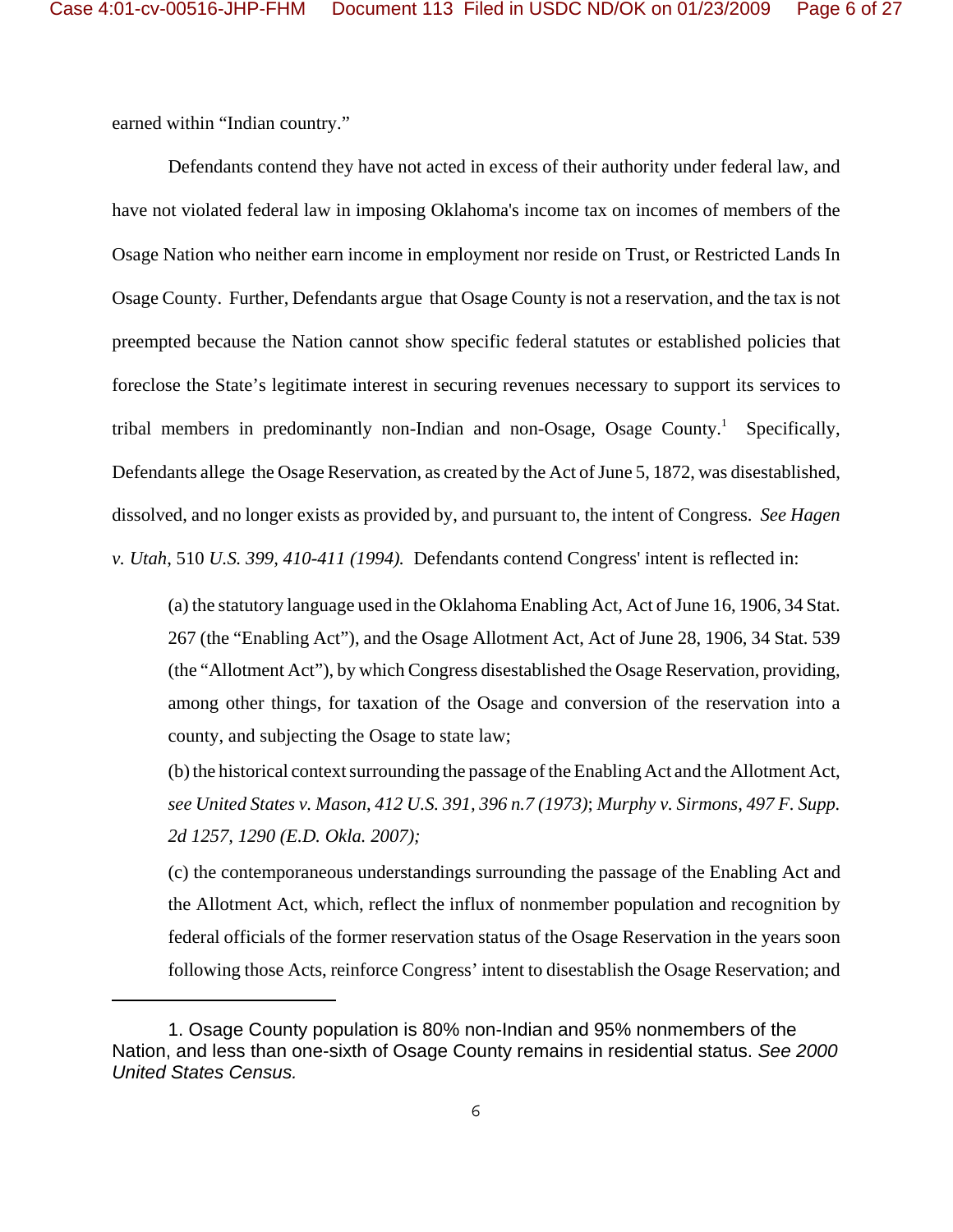(d) even if the Osage Reservation was not disestablished, dissolved, and terminated pursuant to the Enabling Act and the Allotment Act, federal law does not preempt or otherwise bar the Commissioner Defendants from imposing Oklahoma's income tax on income of Osage members who neither earn income from employment on, nor reside on, Trust or Restricted Lands in Osage County, because State taxation, including income taxation, of such Osage members is expressly contemplated and permitted by federal law, including the Enabling Act and the Allotment Act. *See United States v. Mason*, *412 U.S. 391, 396 n.7 (1973).* 

Finally, Defendants argue the equitable defense of laches bars the Osage Nation's claims for declaratory and injunctive relief. The Osage Nation has left unchallenged the State's taxation of the income of its members for more than seventy years. The State would be prejudiced if declaratory or injunctive relief were now entered upsetting its long-standing taxation of the income of Osage members who neither reside on, nor earn income from employment on, Trust or Restricted Lands in Osage County. *See City of Sherrill v. Oneida Indian Nation*, *544 U.S. 197 (2005).* 

#### **III. Background**

To be clear, this action does not concern taxation of tribal members living and earning income on trust or restricted lands in Osage County. Consequently, this case does not present the issues addressed in prior litigation concerning tribal members residing and working on trust or restricted lands. *See, e.g., Okla. Tax Comm n v. Sac & Fox Nation*, *508 U.S. 114 (1993).* Indeed, Defendants do not contest the right of Osage tribal members both earning income and residing on the limited, scattered parcels of trust or restricted lands within Osage County to be free from state income taxation. Instead, the Nation asks this Court to confirm the entirety of Osage County is a reservation, notwithstanding that Congress provided for the transfer or sale of the surface of all but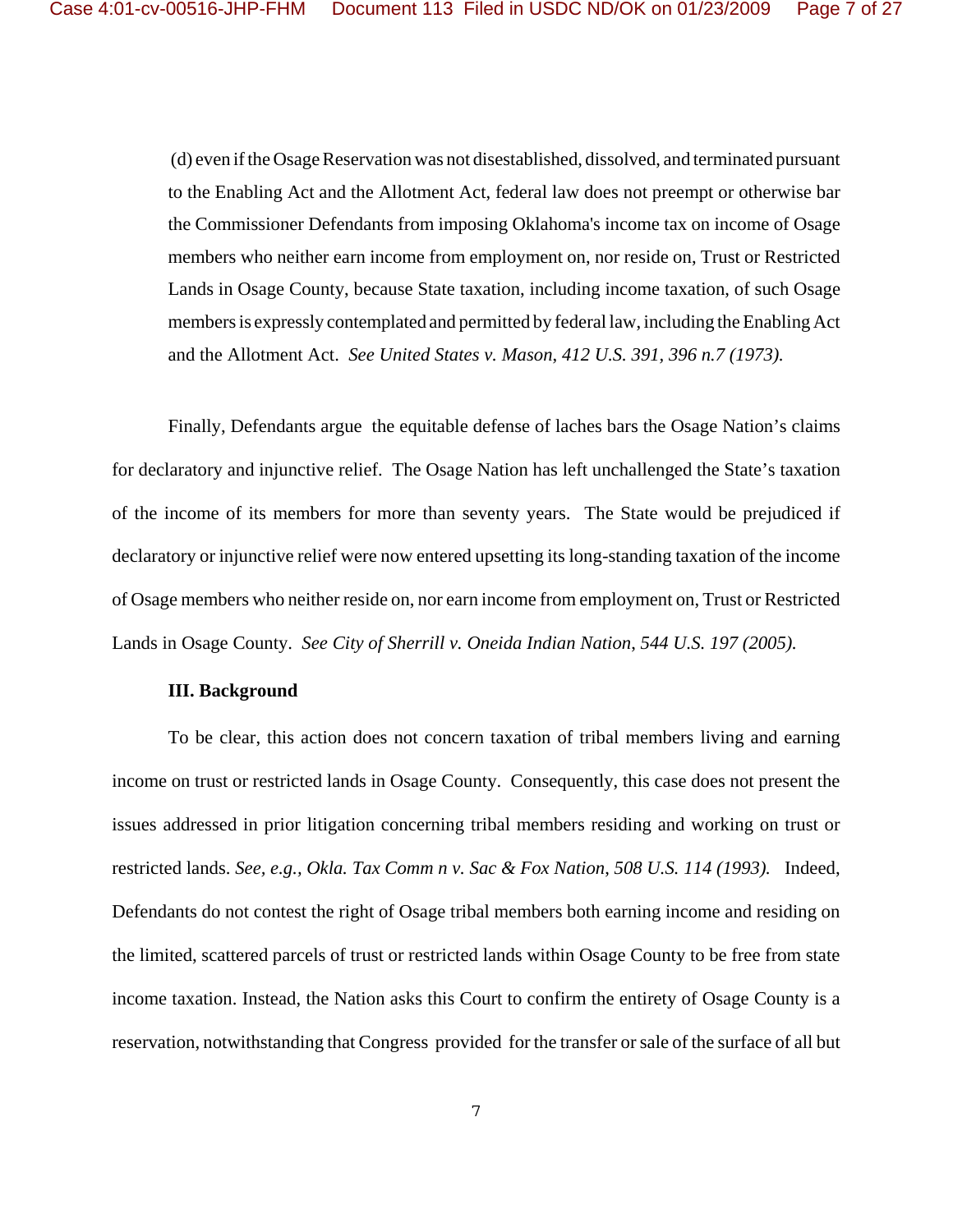a very few acres of Osage lands, thereby disestablishing any reservation more than a century ago. Premised upon its requested ruling confirming reservation status, the Nation then asserts that all tribal members who reside and work *anywhere* in Osage County are exempt from state income taxation, even if they neither reside nor work on trust or restricted lands, and irrespective of whether other factors material in prior preemption cases support state taxation.

These positions are contrary to long settled understandings and expectations concerning land status and principles governing federal preemption of state taxing jurisdiction. Since the allotment of the Osage Reservation and Oklahoma Statehood as enacted in 1906, Congress and the courts have repeatedly recognized there are no reservations in Oklahoma. As Congress recognized over seventy years ago, [i]n Oklahoma the several Indian reservations have been divided up. . . as a result of this program, *all Indian reservations as such have ceased to exist* and the Indian citizen. . . is assuming his rightful position among the citizenship of the State." *S. Rep. No. 1232, 74<sup>th</sup> Cong., 1<sup>st</sup> Sess. 6 (1935) (emphasis added) cf., Murphy v. Sirmons*, *497 F. Supp. 2d 1257, 1290 (E.D. Okla. 2007) ("A careful review of the Acts of Congress which culminated in the grant of statehood to Oklahoma in 1906, as well as subsequent actions by Congress, leaves no doubt the historic territory of the Creek Nation was disestablished as a part of the allotment process.").* 

The Nation's attempt to categorically exempt its members, who are Oklahoma citizens, recipients of Oklahoma services, and subject to Oklahoma laws, from state income taxation simply because they reside and work anywhere in Osage County disregards established law. Even within acknowledged reservations, exemptions from state tax have depended on specific factors establishing tribal and federal interests overriding a state's valid interest in raising revenue to support its services. The Nation fails to plead any such factors supporting preemption of Oklahoma's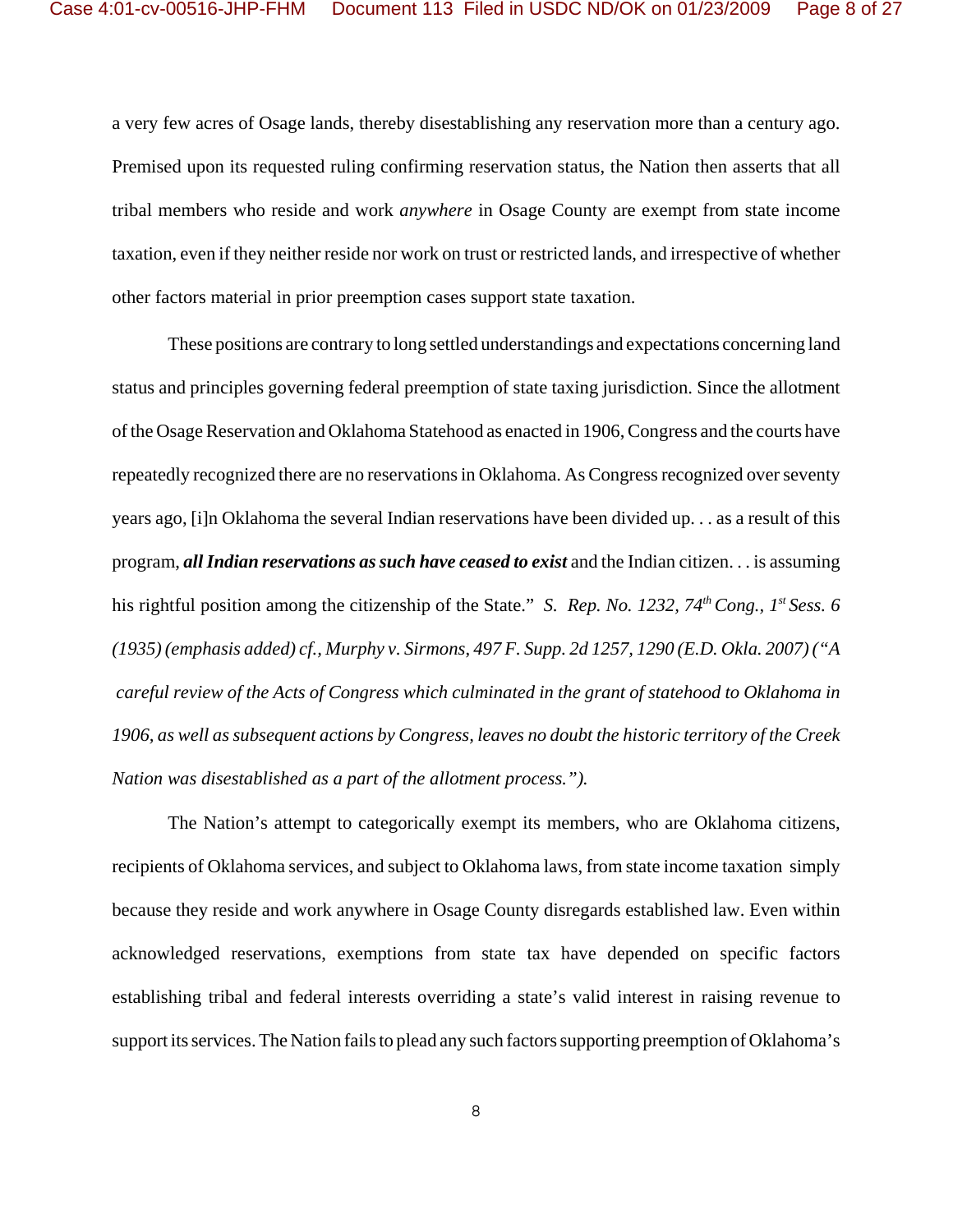legitimate taxing interest.

Applicable policies, treaties and statutes reflect the unmistakable intent that Osage County is no longer a reservation. No federal policy exempts the Nation's members who both work and reside on non-trust, non-restricted lands within Osage County from Oklahoma state income tax - whether or not the lands are a reservation. The Oklahoma Organic Act,<sup>2</sup> the Oklahoma Enabling Act,<sup>3</sup> and the Act for the Division of the Lands and Funds of the Osage Indian<sup>4</sup> ("Osage Allotment Act") reflect Congressional intent to subject the Nation, its members and its lands to Oklahoma law and to disestablish and terminate Osage County's reservation status. Further, neither the United States Supreme Court, nor any court, has held that the federal criminal law provisions of 18 U.S.C. § 1151 apply to immunize activities on Oklahoma private fee lands from state taxation. However, even if there remained an "Osage reservation," no federal policy erects a general barrier against income taxation of tribal members whose livelihoods and residences do not implicate trust or restricted land. The Court will not unsettle the jurisdictional understandings established by enactment over a century ago.

#### **IV. The Osage Reservation does not Remain Intact**

The Oklahoma Organic Act, the Oklahoma Enabling Act, and the Osage Allotment Act, demonstrate the Osage reservation ceased to exist more than a century ago. A reservation consists of lands set aside under federal superintendence for the residence of tribal members. *See COHEN'S*

- 3. Act of June 16, 1906, Ch. 3335, 34 Stat. 267 (1906).
- 4. Act of June 28, 1906, Ch. 3572, 34 Stat. 539 (1906).

<sup>2.</sup> Act of May 2, 1890, Ch. 182 § 1, 26 Stat. 81 (1890).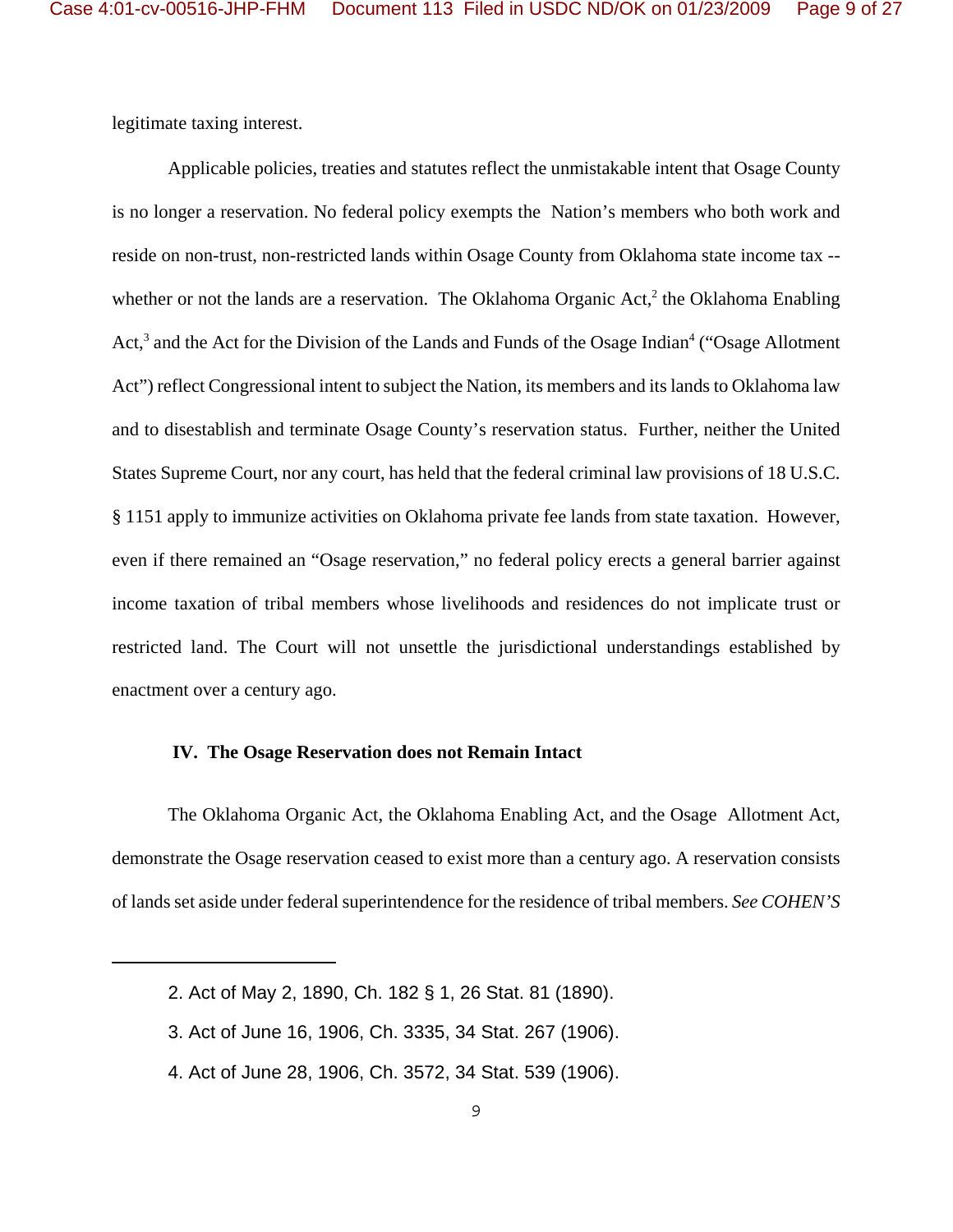*HANDBOOK OF FEDERAL INDIAN LAW at 34 (1982 ed.).* The 1906 Osage Allotment Act terminated the federal set-aside and federal superintendence of Osage County as the place of residence of Osage members. While that Act retained certain small tracts for tribal use and occupancy and reserved the minerals underlying Osage County for the Nation, the great majority of lands in Osage County were freed from restrictions on their alienability. Income that relates exclusively to those unrestricted private fee lands is the subject of this action. Whatever may be the status of the mineral estate and the islands of trust or restricted lands, the plain Congressional intent in 1906 was to terminate any reservation status as to surface estate lands in Osage County that were freed of restrictions on alienation.

The Supreme Court has articulated an analytical structure for determining when Congress disestablished a reservation. *Solem v. Bartlett*, *465 U.S. 463, 470 (1984)*. The most probative evidence of diminishment is the statutory language used to open the Indian lands. *Hagen v. Utah*, *510 U.S. 399, 411 (1994)*. The historical context surrounding the passage of the relevant act also informs the analysis. *Id.* 

> When events surrounding the passage of [applicable statutes] particularly the manner in which the transaction was negotiated with the tribes involved and the tenor of legislative Reports presented to Congress unequivocally reveal a widely held, contemporaneous understanding that the affected reservation would shrink as a result of the proposed legislation, we have been willing to infer that Congress shared the understanding that its action would diminish the reservation, notwithstanding the presence of statutory language that would otherwise suggest reservation boundaries remained unchanged.

*Solem*, *465 U.S. at 471.*

The language of the1906 Osage Allotment Act and the surrounding historical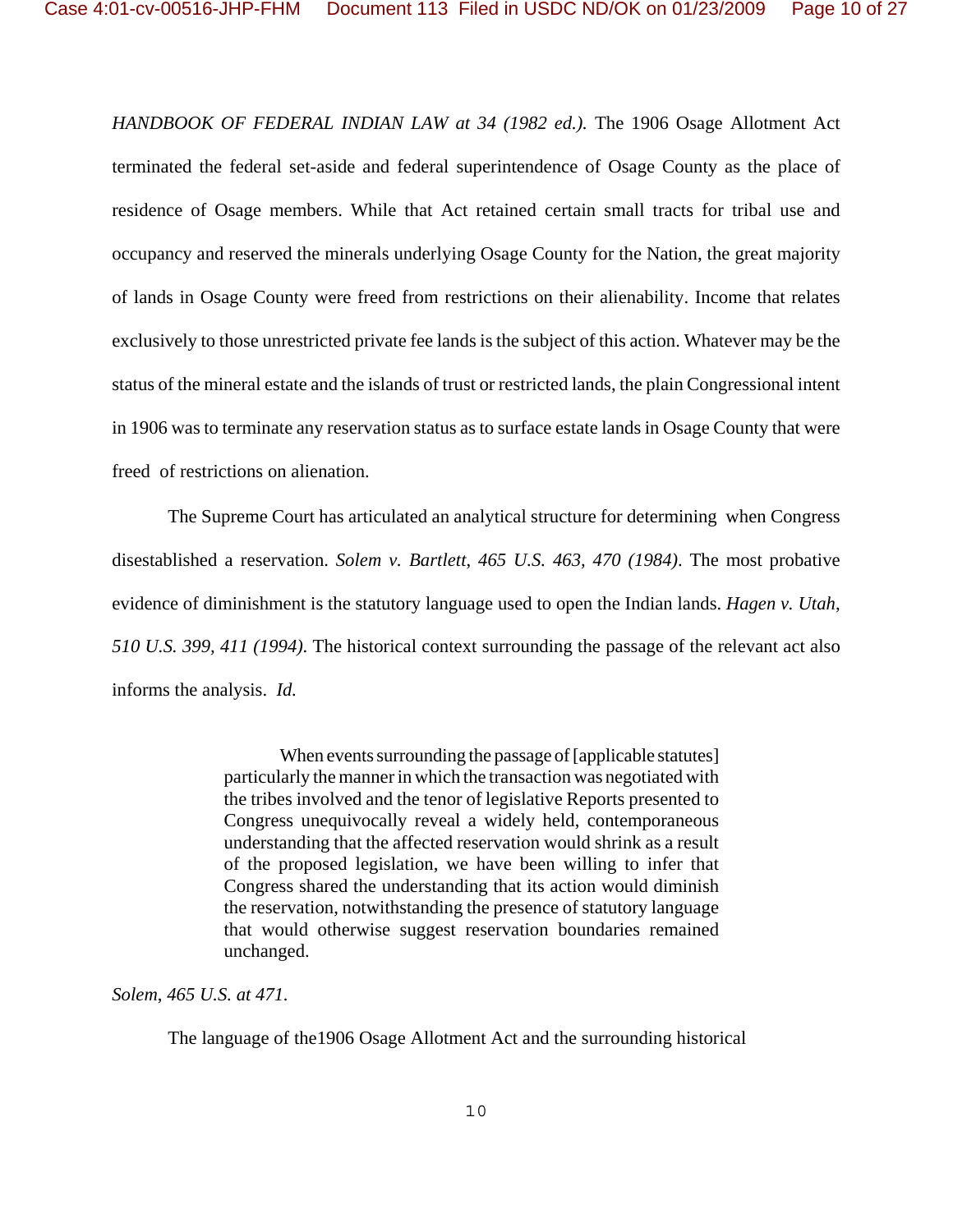circumstances establish Congress' plain intent to terminate the Nation's reservation and to subject the Nation, its members, and their non-restricted lands to Oklahoma law and Oklahoma courts. The Osage Allotment Act effected the transfer of nearly all Osage tribal lands to its members. The Act declared that the tribal lands of the Nation "shall be equally divided among the members of said tribe" by allowing each member to make three selections of 160 acres of land, with the remaining unselected lands divided equally among all members by an appointed commission. Osage Allotment Act §§ 1, 2.<sup>5</sup> "Each member of said tribe shall be permitted to designate which of his three selections shall be a homestead, and his certificate of allotment and deed shall designate the same as a homestead, and the same shall be inalienable and nontaxable until otherwise provided. . . . Osage Allotment Act, § 2, Fourth. The remaining selections would be "surplus land and shall be inalienable for twenty-five years," *Id.*, provided that any adult member could petition the Secretary of the Interior ( "Secretary" ) to issue a "certificate of competency, authorizing [such member] to sell and convey any of the lands deeded him by reason of this act, except his homestead . . . . *Id.*, § 2; Seventh. Upon the issuance of the certificate of competency, "the lands of such member (except his or her homestead) shall become subject to taxation, and such member . . . . shall have the right to manage, control, and dispose of

5. The Division Act limited such allotments and related rights to those on the official U.S. Government roll as of January 1, 1906, and certain of their children. Members so enrolled were known as headright owners. *See* Osage Allotment Act, §§ 1-4; *Quarles v. Dennison, 45 F.2d 585, 586 (10th Cir. 1930) (defining headright )*. The roll so established constituted "the legal membership" in the Nation. Osage Allotment Act, § 1.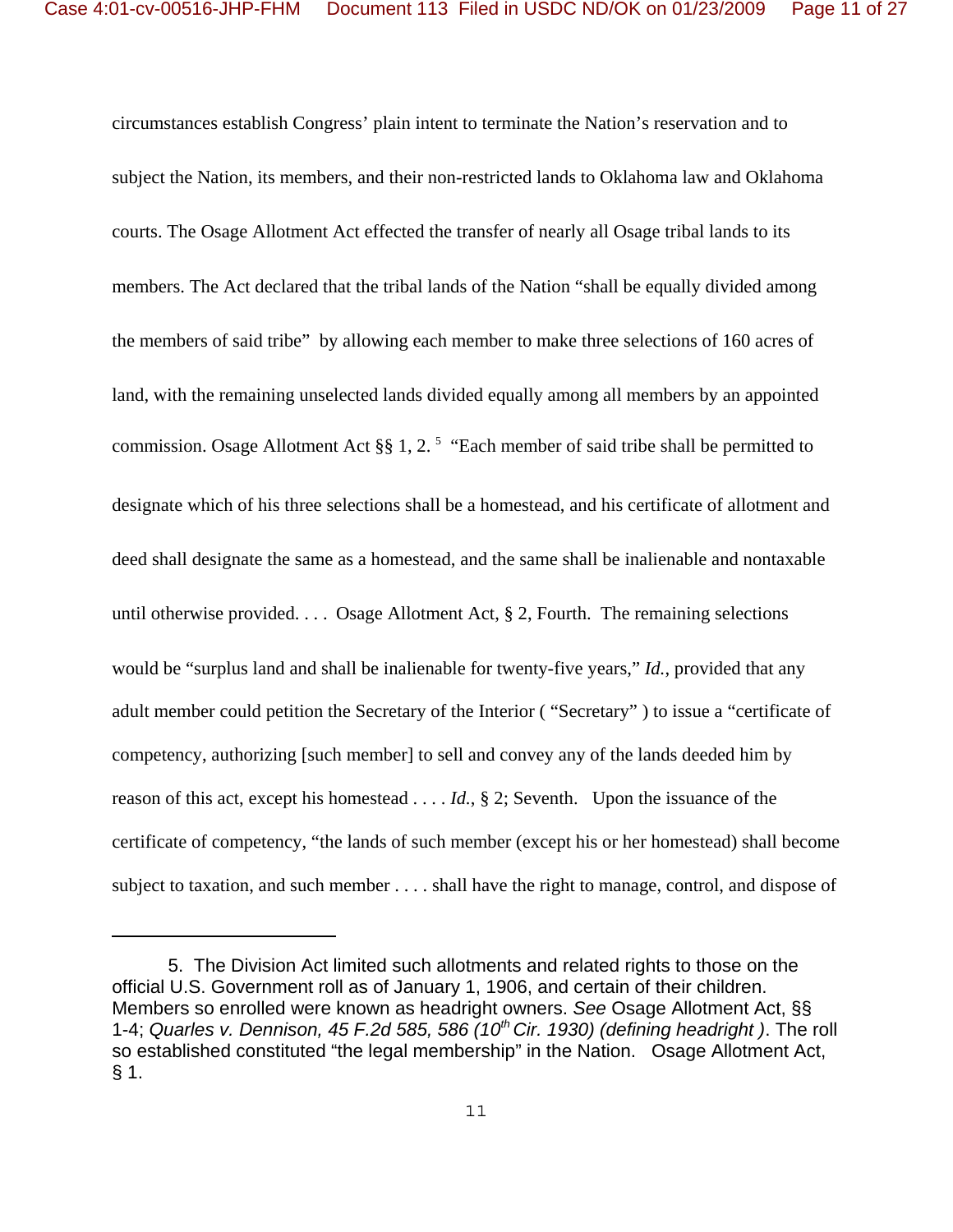his or her lands the same as any citizen of the United States." *Id.*

Other provisions of the Act reinforce the intent to terminate the reservation. "The Osage Boarding School reserve, . . . the reservoir reserve . . . , and the agent's residence reserve, together with all the buildings located on said reservations in the town site of Pawhuska" were reserved from selection but could be sold "under such rules and regulations as the Secretary of the Interior may provide." *Id.*, § 2, Tenth. The "United States Indian agent's office building, the Osage council building, and all other buildings which are for the occupancy and use of Government employees, in the town of Pawhuska, together with the lots on which said buildings are situated, shall be sold to the highest bidder . . . " with the proceeds to be "placed to the credit of the individual members of Osage tribe of Indians. . . ." *Id.*, § 2, Eleventh.6

Although the Osage Nation retained the beneficial interest in the minerals underlying the former Osage reservation area, that interest is contrasted starkly with the pattern divesting the surface, either directly or through authorizations for future sales, of all vestiges of tribal ownership. *See* Osage Division Act, §§ 2-4.<sup>7</sup> While the minerals underlying the former tribal

<sup>6.</sup> The Supreme Court has described the Government's plan for Osage members under the 1906 Division Act. *See Choteau v. Burnet, 283 U.S. 691, 694 (1931) ( "This plan has included imposing upon him both the responsibilities and the privileges of the owner of property, including the duty to pay taxes."); see also Shaw v. Gibson-Zahniser Oil Corp., 276 U.S. 575, 579 (1928) (same, regarding Creek tribal members).*

<sup>7.</sup> Of the total original Osage lands comprising over 1.47 million acres, all were allotted except 645.34 acres retained by the tribe and 4,575.49 acres reserved for town sites, schools, cemeteries and federal agency purposes(with those lands generally subject to sale). *See* Report of Subcommittee on Indian Affairs, Osage Nation of Indian Judgment Funds at 18 *accompanying* S. 1456 and S. 3234 (March 28, 1972). As of 1972, of the 1,464,838.5 acres that were originally allotted, only 231,070.59 acres remained in restricted status. *Id.*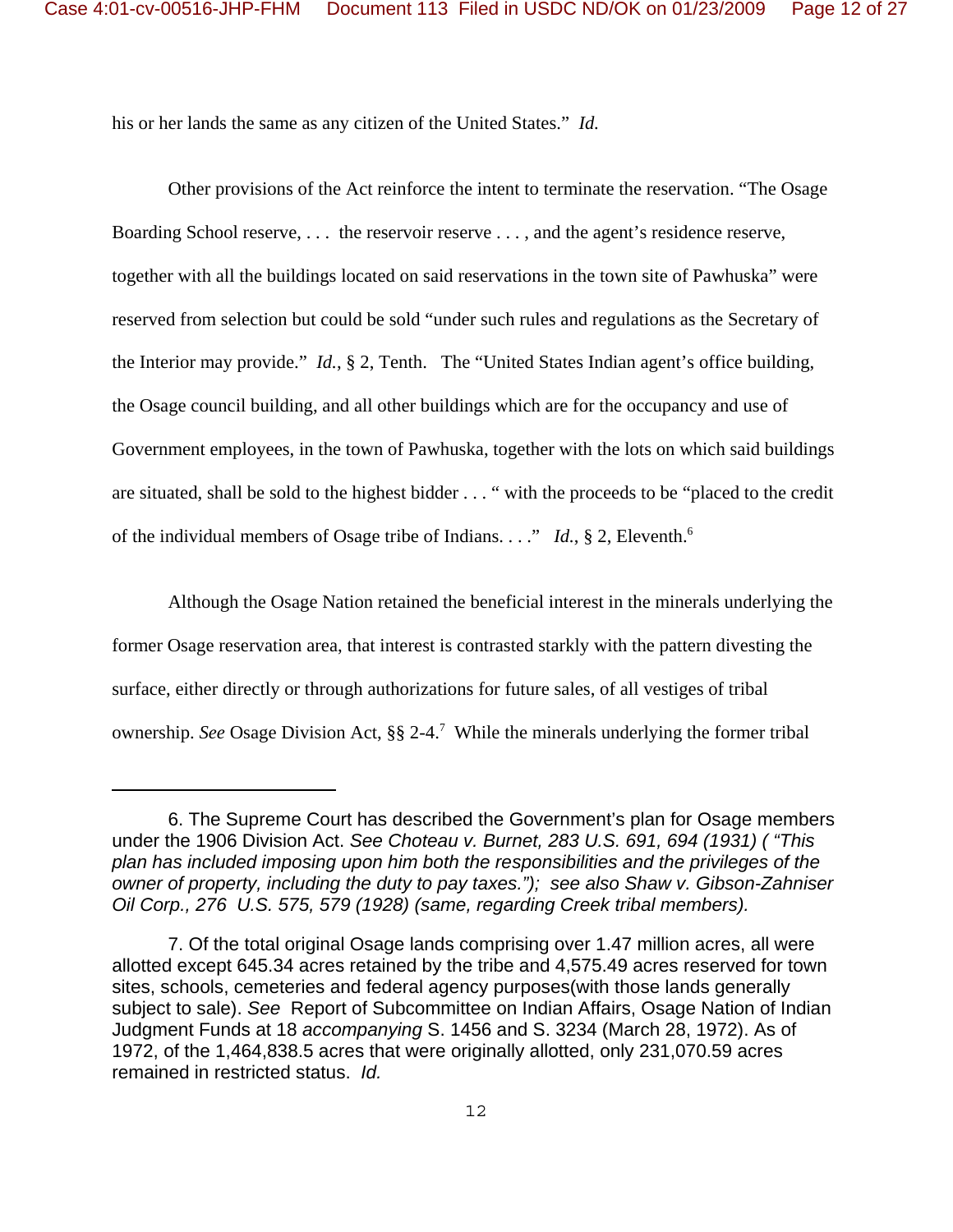lands were reserved to the Nation, all royalties received from such minerals were to be "placed in the Treasury of the United States to the credit of the members of the Osage tribe . . . and . . . . distributed to the individual members  $\ldots$ <sup>8</sup> Osage Allotment Act, § 4, Second. Consequently, the Nation stood as recipient of those funds solely for the benefit of the allottee members.

Although the Act contemplated a continuing tribal government, it left few powers to exercise. All moneys received from the sale of terminated reservation land, as with the royalties from minerals, were held as property of individual members. Osage Allotment Act, § 4, First. Public highways could be established within the "Osage Indian Reservation" lands without any compensation therefore." Osage Allotment Act, § 10. Although the Act mentions the "Osage Indian Reservation," as do some subsequent enactments, it plainly does so only to describe a known geographic area. Given that the Enabling Act, earlier in the same month, had subjected the Osage lands to Oklahoma law and courts, the Division Act left little role for a general tribal government over a "reservation" area. Despite the Complaint's assertion that it arises under the Act of June 28, 1906, the Osage Allotment Act, the Act does not support this contention. The termination of Osage reservation status was part of a broader pattern of reservation termination

 <sup>8.</sup> The retention of a subsurface mineral interest for the benefit of the Nation's members does not render the entirety of Osage County a reservation. The term reservation refers to land set aside under federal protection for the residence of tribal Indians. *See* COHEN S HANDBOOK OF FEDERAL INDIAN LAW at 34 (1982 ed.). The mineral retention did not preserve the surface estate for the residence of Osage members and cannot continue or establish a reservation. *See Sac & Fox Nation of Missouri v. Norton,* 240 F.3d 1250, 1267 (10<sup>th</sup> Cir. 2001) (land reserved by the government to preserve the tract s status as a tribal burial ground did not make that land a reservation, as it was not reserved for or used for purposes of residence). Similarly, *Murphy v. Sirmons*, 497 F. Supp. 2d 1257, 1290 (E.D. Okla. 2007), expressly rejected the contention that an "unobservable," partial mineral interest could support "Indian country" status for the surface of those lands.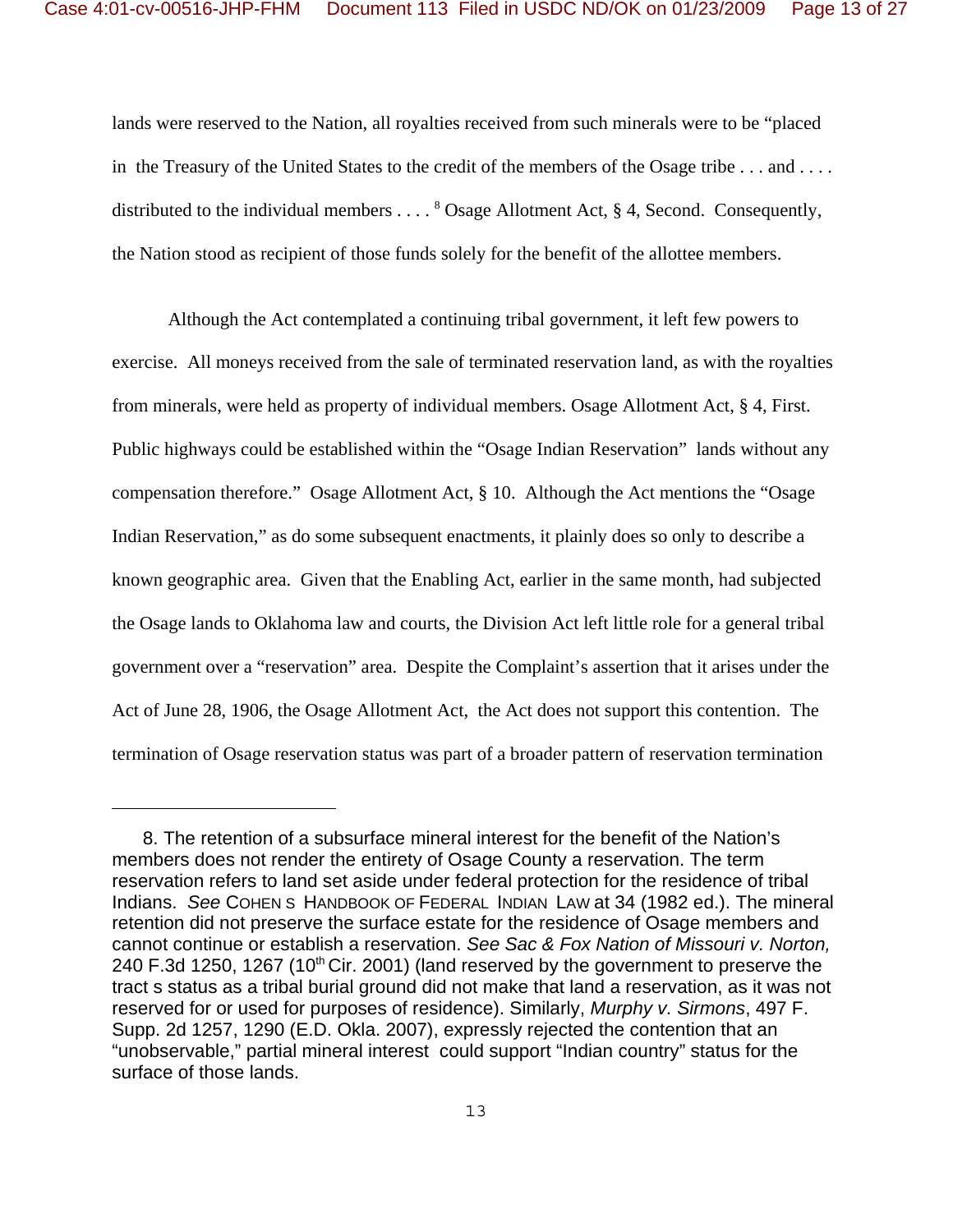accompanying Oklahoma s entry into the Union.

During the late 1890s and early 1900s, Congress systematically negotiated or legislated transfers of tribal lands to tribal members and the opening of unallotted lands to settlement and entry by non-Indians. *See generally*, *II FRANCIS PAUL PRUCHA, THE GREAT FATHER, 735-757 (1984) ("Prucha").* Thirteen Indian reservations were in Oklahoma Territory as established by an act of Congress on May 2, 1890. The last of these reservations to be dissolved by allotments was that owned and occupied by the Osage, embracing about 1,470,059 acres, now comprising Osage County; *see also B. B. Chapman, Dissolution of the Osage Reservation, 20 Chronicles of Oklahoma 244 (1942).* Francis Paul Prucha, "widely considered the leading historian of federal Indian policy," has concluded that, as a result of this history: " There are no Indian reservations in Oklahoma . . . and the reservation experience that was fundamental for most Indian groups in the Twentieth Century was not part of Oklahoma Indian history." *PRUCHA at 757.* Recently, the U. S. District Court for the Eastern District of Oklahoma reached the same conclusion in *Murphy v. Sirmons*, *497 F. Supp. 2d 1257, 1290 (E.D. Okla. 2007).* 

The language of the Oklahoma Enabling Act and its incorporation of the Oklahoma Organic Act support the conclusion that there are no Indian reservations in Oklahoma. The Act of March 3, 1885, Ch. 341, 23 Stat. 362 (1885) , which applied to territories generally, was made applicable by passage of the Oklahoma Organic Act to the Oklahoma Territory upon its formation in 1890. Section 9 of the 1885 Act provided that any Indian committing a crime within any of the Territories of the United States shall be subject to the laws of the Territory and be subject to the same punishment as a non-Indian. 23 Stat. 362, 385. The Oklahoma Organic Act,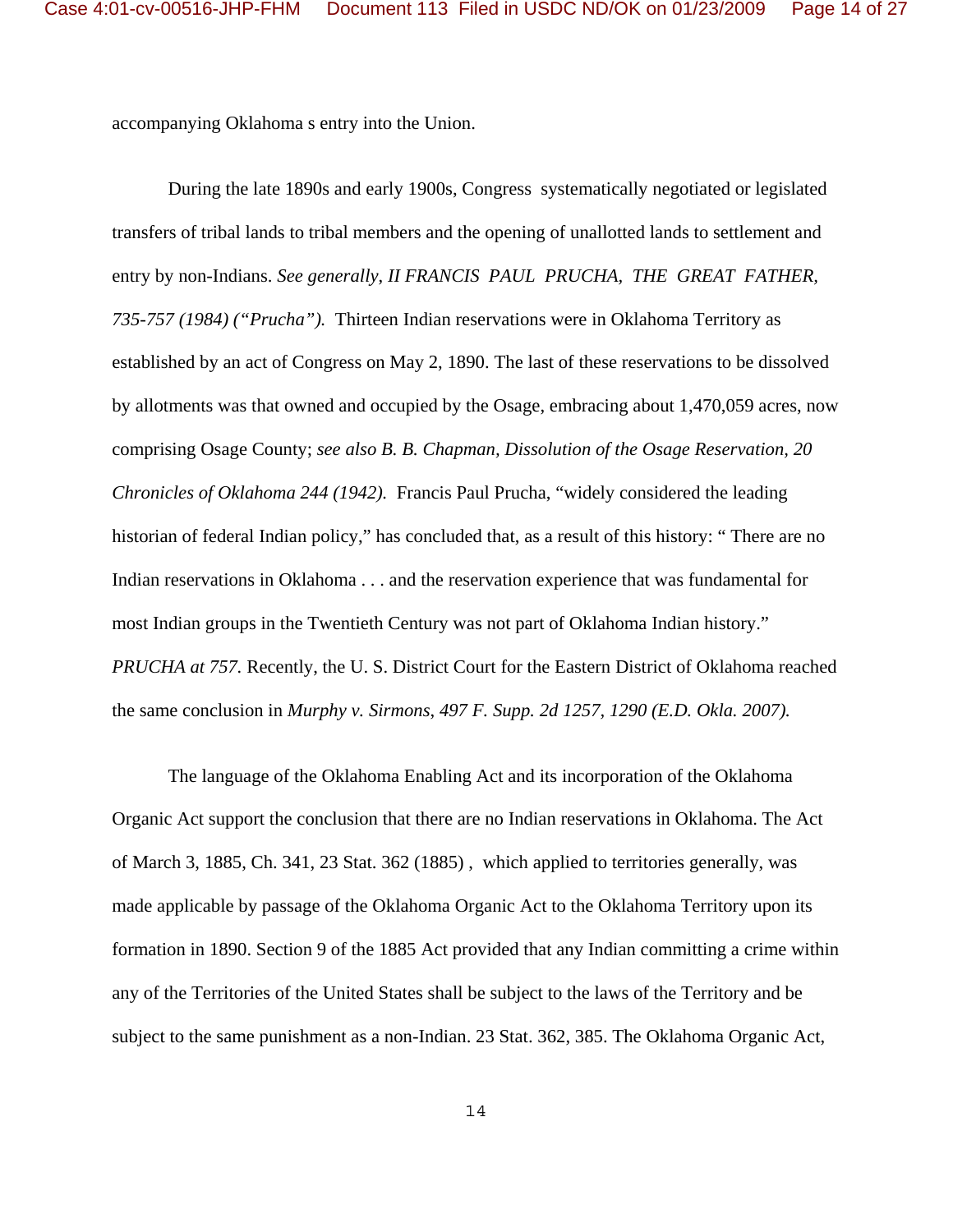Ch. 182, 26 Stat. 81 (1890), § 11 generally made laws of the state of Nebraska applicable throughout the Oklahoma Territory. Under the Organic Act, the Territorial courts had jurisdiction over crimes involving Indians, whether or not the crime occurred on Indian lands. The Territorial courts were given jurisdiction over all cases involving Indians, except controversies between members of the same tribe, while maintaining their tribal relations. Organic Act, § 12.

This broad jurisdiction over tribes and their members under the Organic Act was carried forward under § 20 of the Enabling Act. The Oklahoma Enabling Act, Ch. 3335, 4 Stat. 267, §13, provided that the laws in force in the Territory of Oklahoma, as far as applicable, shall extend over and apply to said State until changed by the legislature thereof. Consequently, Territorial law subjecting all residents, regardless of race or ethnicity, to the same courts and making them subject to the same penalties was extended over all Oklahoma Indians, including the Nation, upon Statehood.<sup>9</sup> Accordingly, the Oklahoma Enabling Act also does not support the Nation's claim for relief.

These provisions have led to the understanding that Oklahoma reservations were disestablished. As stated in *Murphy v. Sirmons* with respect to the Muscogee (Creek) Nation, "State laws have been applied over the lands within the boundaries of the Creek nation for over a hundred years. *Murphy v. Sirmons*, 497 F. Supp. 2d at 1290. "The Organic and Enabling Acts confirm that . . . Indian reservations do not exist in Oklahoma." *Id*. at 1289-1290.

<sup>9.</sup> The Complaint cites a disclaimer provision of § I of the Enabling Act However, such provisions pertain to retained tribal lands, not the unrestricted lands involved here. See, e.g., *Indian Country USA, Inc. v. Okla.*, 829 F.2d. 967, 976-81 (10<sup>th</sup> Cir. 1987).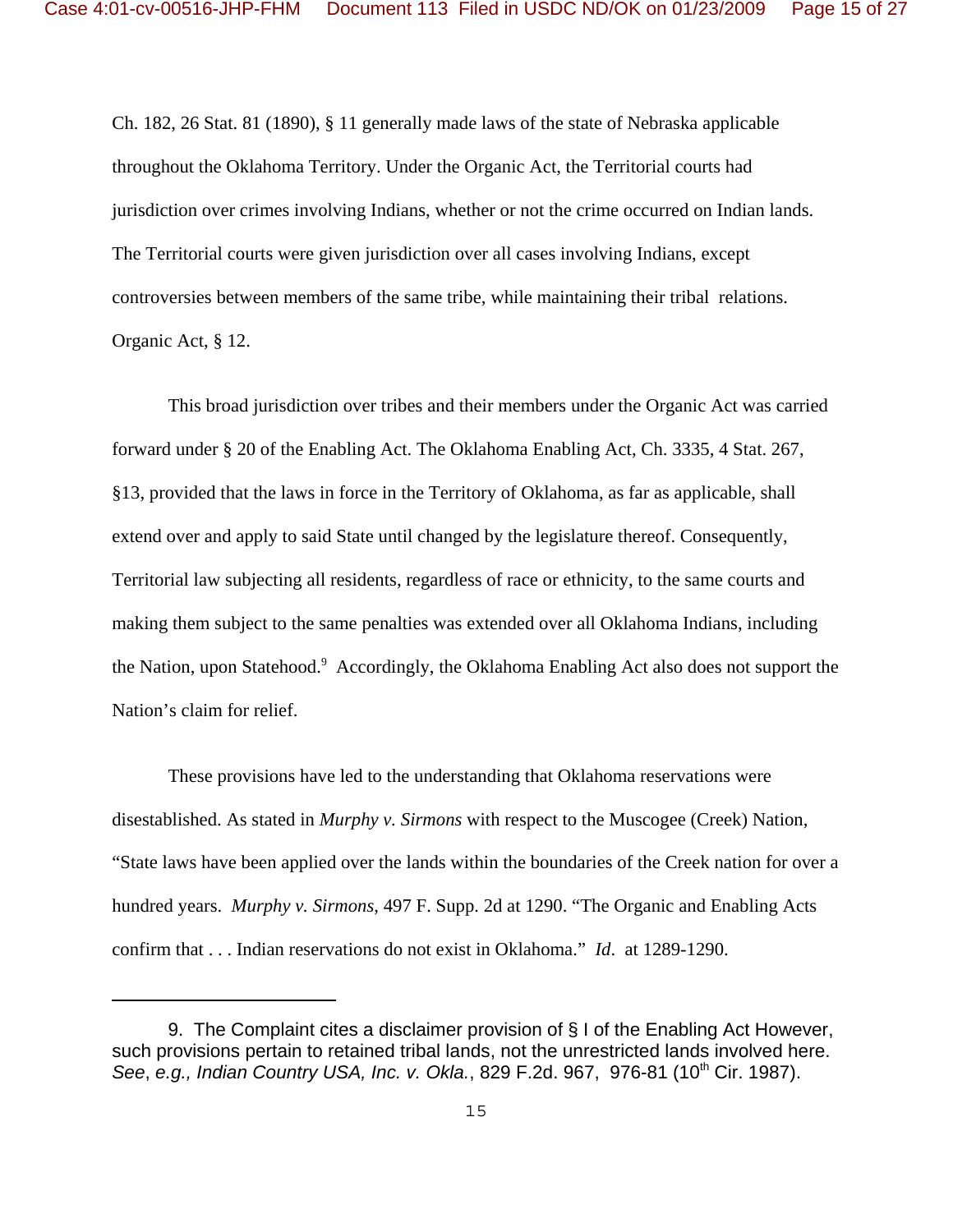Contemporaneous consensus at the time also reflected the understanding that the Acts divested Oklahoma tribes of both title and jurisdiction through land transfers authorized by contemporaneous legislation, and that Oklahoma law would apply to all civil matters occurring on former Indian lands. *Cf., Montana v. United States,* 450 U.S. 544, 559 n. 9 (1981) ( allotment of Indian land was consistently equated with the dissolution of tribal affairs and jurisdiction. ).10 Section 21 of the Enabling Act specified that the former Osage reservation should constitute a separate county, and that Oklahoma's constitutional convention shall designate the county seat and provide rules and regulations and define the manner of conducting the first election for officers in said county. The Supreme Court recognized that Osage history distinguished the Nation from tribes like the Navajo Nation in *United States v. Mason*, *412 U.S. 391 (1973). Mason* held the United States had no duty to resist payment of Oklahoma inheritance tax on unrestricted interests in an Osage deceased member's estate. The *Mason* Court distinguished *McClanahan v. Ariz. State Tax Comm'n* , *411 U.S. 164, 174 (1973)*, because *McClanahan* had contrasted the trust land of the Navajo Reservation with the status of the Osage as described in *Oklahoma Tax Comm n v. United States,* 319 U.S. 598 (1943), observing "that 'the [Indian sovereignty] doctrine has not been rigidly applied in cases where Indians have left the reservation and become assimilated into the general community.'" *Mason, 412 U.S. at 396 n.7.* 

Subsequent Congressional enactments further confirm Congress' intent and contemporaneous understanding that there were no remaining reservations in Oklahoma. The

<sup>10.</sup> The Supreme Court observed in *United States v. Oklahoma Gas & Elec. Co.,* 127 F.2d 349, 353 (10th Cir. 1942), *aff'd,* 318 U.S. 206 (1943), that it is common knowledge that lands allotted in severalty in Oklahoma are essentially a part of the [non-Indian] community in which they are situated . . . ."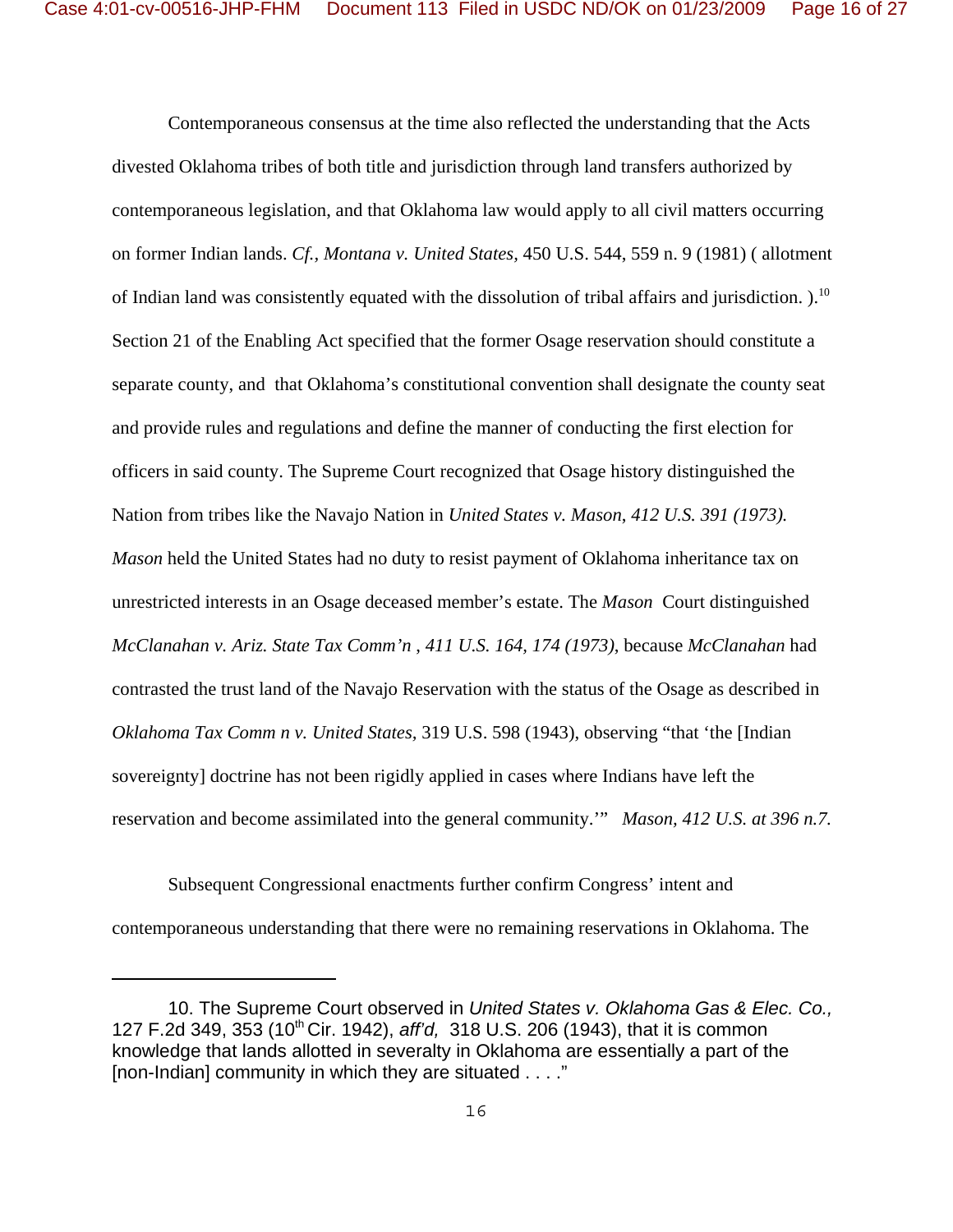legislative history of the Oklahoma Indian Welfare Act, Ch. 831, 49 Stat. 1967 (1936), a statute central to defining an Oklahoma tribes' status, provides: [i]n Oklahoma the several Indian reservations have been divided up. . . as a result of this program, *all Indian reservations as such have ceased to exist* and the Indian citizen. . . is assuming his rightful position among the citizenship of the State. S. Rep. No. 1232,  $74^{\text{th}}$ Cong.,  $1^{\text{st}}$  Sess. 6 (1935) (emphasis added). In a Senate report accompanying a 1974 amendment to the Federal Property and Administrative Services Act, the Report explained: The Committee amendment to H.R. 8958 adds a provision that will extend the same disposal authority for excess land in Oklahoma that is provided by the bill for the rest of the United States. *This provision is necessitated by the fact that there are no reservations in Oklahoma*." *S. Rep. No. 93 -1324, 93rd Cong., 2nd Sess. 2 (Dec. 11, 1974) (emphasis added).* Under *Solem v. Bartlett,* those understandings are entitled to great weight. *See Shawnee Tribe v. United States*, *423 F.3d 1204, 1227 (10th Cir. 2005) ( "we may not ignore the plain language of the instrument that 'viewed in historical context and given a 'fair appraisal,' clearly runs counter to a tribe's later claims.'")(citation omitted); Yankton Sioux Tribe v. Gaffey, 188 F.3d 1010, 1020 (8<sup>th</sup> Cir. 1999) ("It is well established that similar treaty language does not necessarily have the same effect when dealing with separate agreements, context has been found to play a similarly important role in interpreting the language of the surplus land acts.").* 

# **V. Income of Tribal Members Working and Living on Private Fee Lands in Osage County is not Exempt from Taxation — Federal Common Law**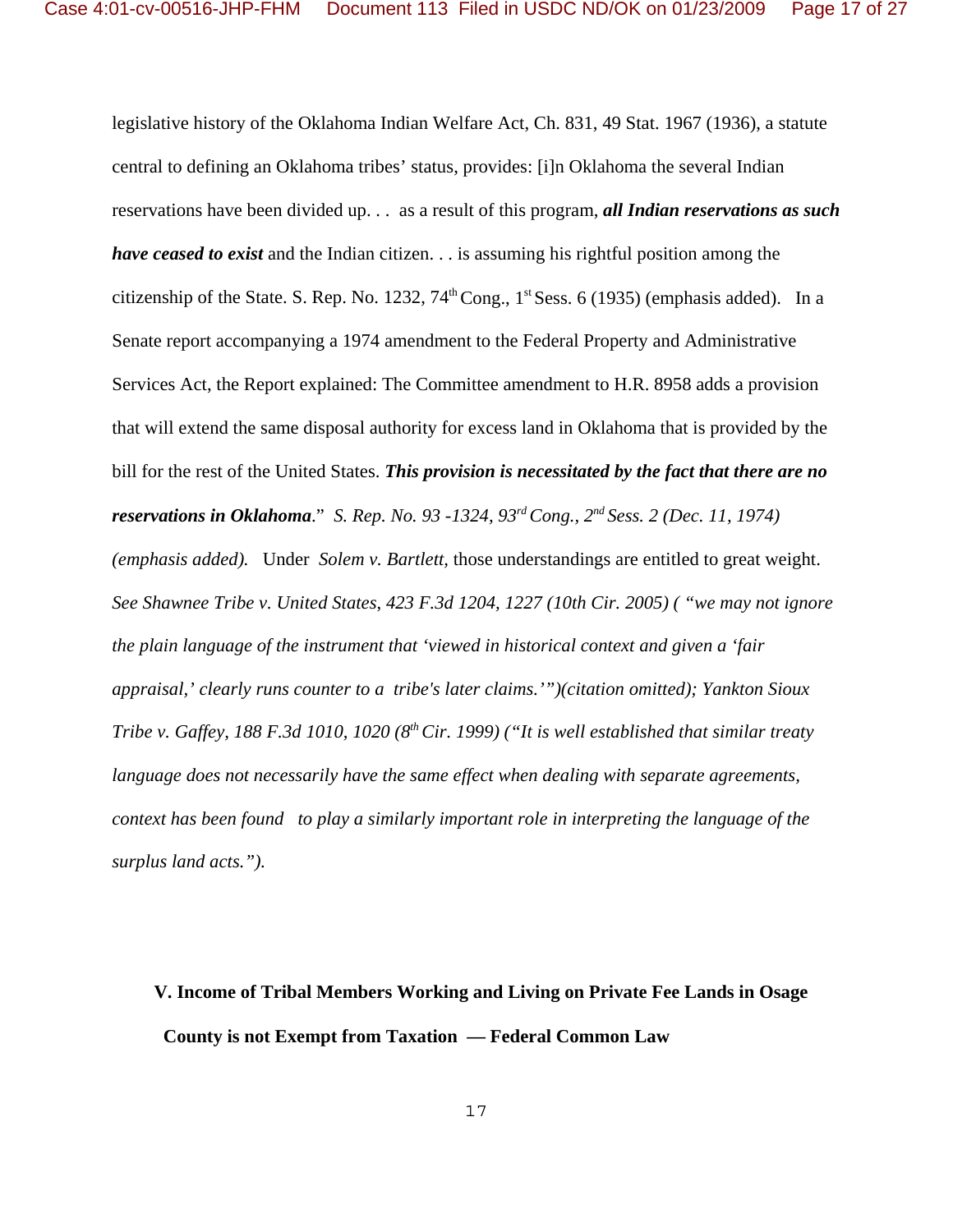The Complaint arises under several bases in federal law, including federal treaties, statutes and federal common law. However, none of these sources support the claim that tribal members working and living anywhere within Osage County are immune from Oklahoma income tax. Consequently, the focus is on the Nation's assertion that federal common law governing tribal immunity from state taxation preempts Oklahoma's taxation authority.

 The Nation seeks to immunize all tribal members in Osage County from income tax if they both live and earn income in Osage County irrespective of the actual status of the land on which the members reside, and the actual source of that income. Federal common law with respect to the preemption of state income taxation of reservation Indians does not support such a broad claim.11 *See McClanahan v. Ariz. State Tax Comm n, 411 U.S. 164 (1973).* In *McClanahan,* the United States Supreme Court analyzed treaties and statutes applicable to the trust land of the Navajo Nation before concluding Arizona's taxation was preempted. *McClanahan's* holding*,* however, was premised on the fact the Court was dealing with a reservation. Therefore, *McClanahan*, merely established that a tribal member who resided on a recognized reservation, and whose income was derived wholly from reservation sources, was exempt from state income taxation. *Id. at 179*. *McClanahan* never established either an exemption applying categorically to all tribal members residing in Indian country, or an exemption which applied, regardless of the source of the tribal member's income.

<sup>11.</sup> *See Dep t of Tax. & Finance of NewYork v. Milhelm Attea & Bros., Inc.*, 512 U.S. 61, 69 (1994) (challenge to tribal taxation) ("Respondents' challenge to New York s regulatory scheme is essentially a facial one. In reviewing a challenge of this kind, we do not rest our decision on consequences that, while possible, are by no means predictable. …[W]e confine ourselves to those alleged defects that inhere in the regulations as written.") The facial challenge the Nation presents here is whether all members living and earning income on fee lands within Osage County are absolutely immune from tax.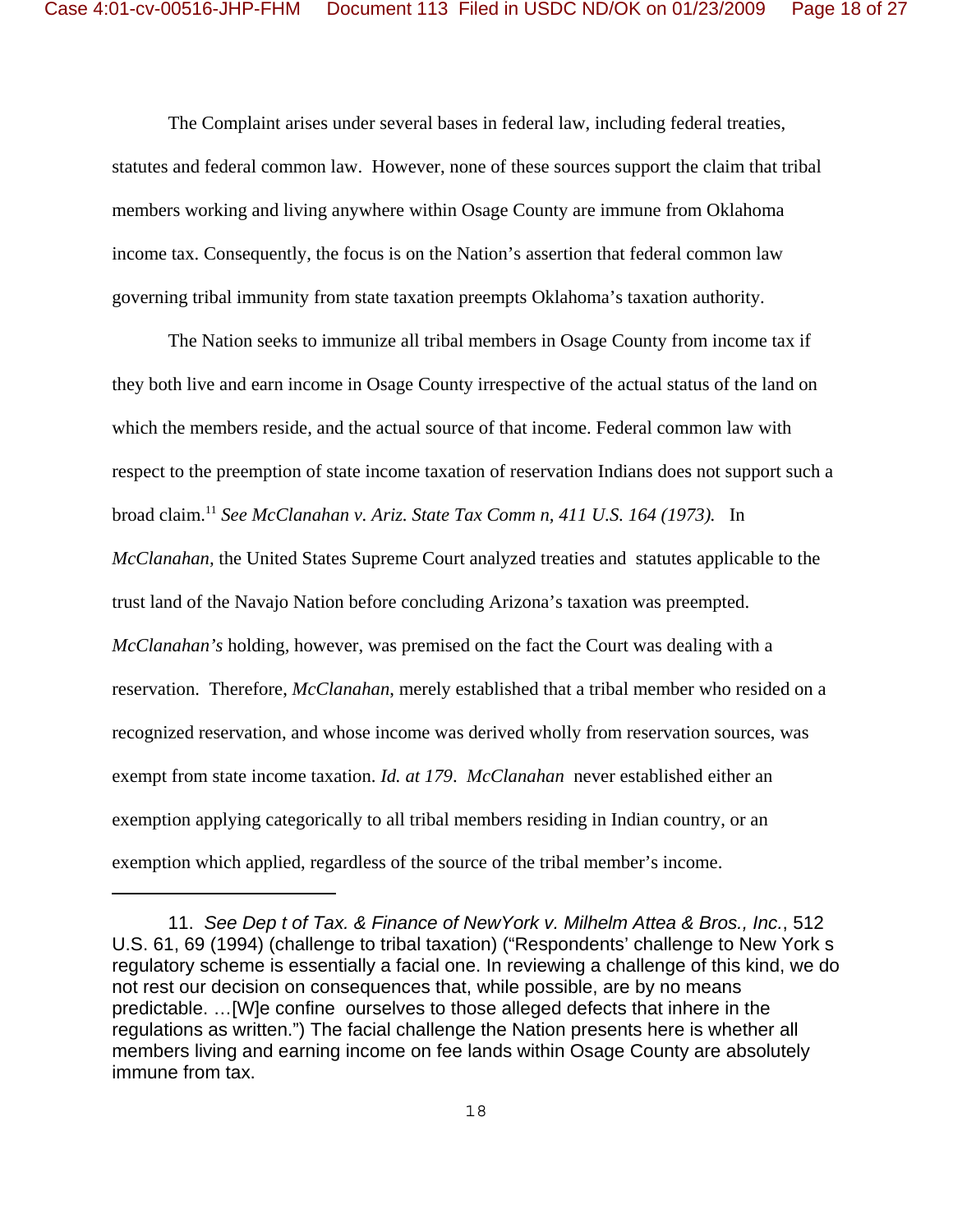Further, although the Supreme Court has referenced Indian country status as supportive of tribal immunity from state taxation, *see Okla. Tax Comm'n v. Sac & Fox Nation*, *508 U.S. 114 (1993),* its cases do not support the notion that all lands described by the subparagraphs of 18 U.S.C. § 1151 are automatically immunized from state taxation. To the contrary, while "Indian country" status under 18 U.S.C. § 1151 has been deemed pertinent in some instances, the Court has in each case considered other factors in determining state taxing powers.

Application of the Indian country analysis to address taxation have required lands to satisfy two requirements: "first, they must have been set aside by the Federal Government for the use of the Indians as Indian land; second, they must be under federal superintendence. *Alaska v. Native Village of Venetie Tribal Gov't, 522 U.S. 520, 527 (1998)(addressing dependent Indian community subcategory of Indian country.").* The Court's most recent reference to the pertinence of the federal criminal code in civil matters, *Atkinson Trading Co. v. Shirley, 532 U.S. 654 (2001)*, reversed the Tenth Circuit's determination that the Navajo Nation could tax Atkinson's fee lands operation within the boundaries of the Navajo Nation under the language of 18 U.S.C. § 1151(a) defining Indian country as lands within the limits of an Indian reservation, notwithstanding the issuance of any patent . . ." The Court made plain that "Indian country" status is not dispositive if there is no "claim of statutorily conferred power. Section 1151 simply does not address an Indian tribe's inherent or retained sovereignty over non-members on non-Indian fee land." 532 U.S. at 653 n.5. Under the same analysis, given that there is no claim Congress expressly immunized tribal members' incomes in "Indian country" from state taxation, Section 1151 simply does not address an Osage tribal member's claimed immunity from state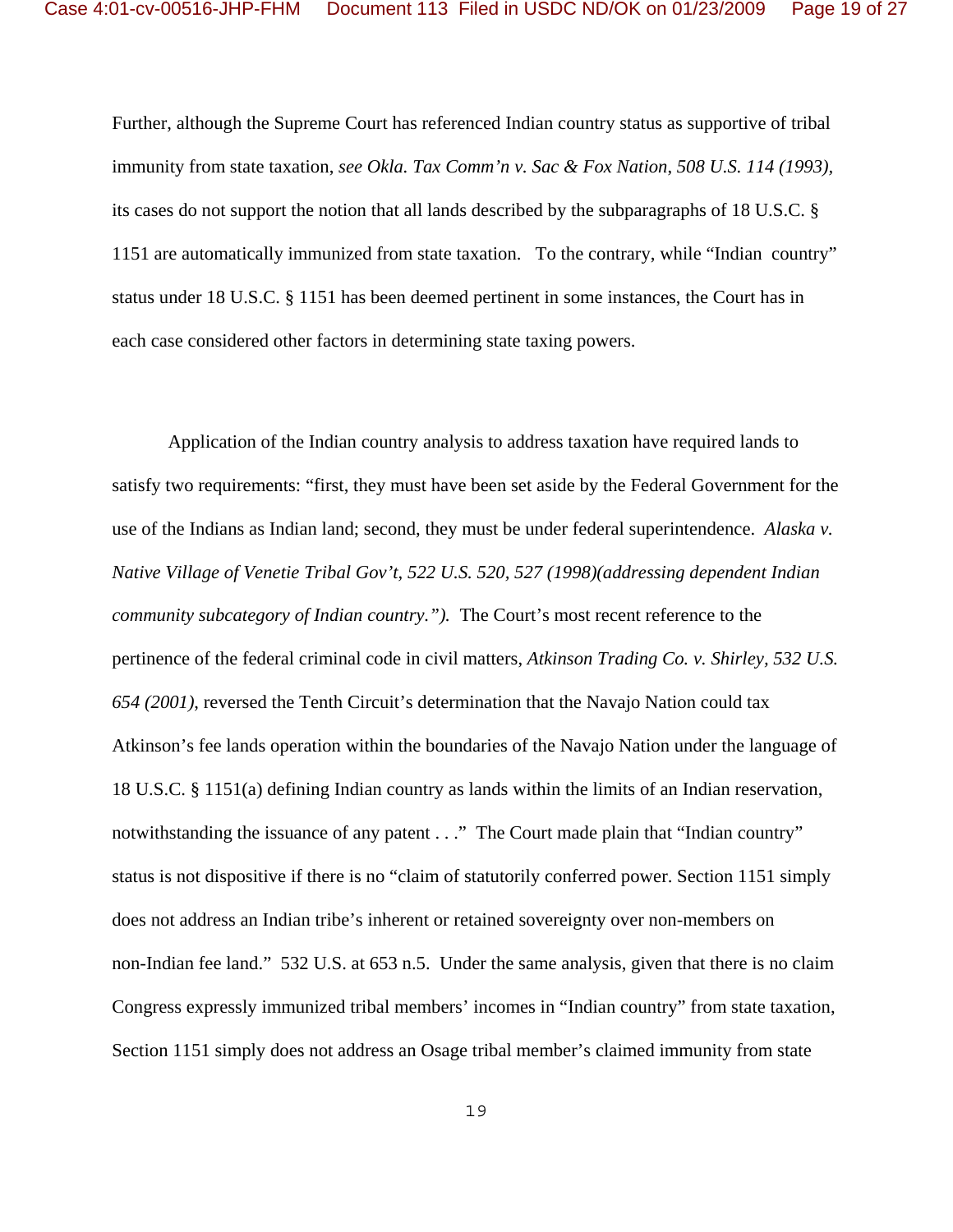income taxation.

 Also, probative of the issue is the tribes' diminished power over fee lands and enhanced state powers over such lands. Income derived from fee land sources is akin to income derived outside the tribe's jurisdiction, which *is* subject to taxation. Indeed, in *Washington v. Confederated Tribes of the Colville Indian Reservation*, *447 U.S. 134, 155 (1980),* the Supreme Court contrasted the taxability of cigarettes marketed by the smoke shops to persons outside Indian country, and which value was not generated on the reservation , with the claim of the tribal member in *McClanahan* who derived all her income from reservation sources. The *Colville* Court rejected the notion that a tribe could exploit "principles of federal Indian law, whether stated in terms of pre-emption, tribal self-government, or otherwise, [to] authorize Indian tribes to market an exemption from state taxation to persons who would normally do their business elsewhere." *Id.* Instead, the Court found, "[t]he State also has a legitimate governmental interest in raising revenues, and that interest is likewise strongest when the tax is directed at off-reservation value and when the taxpayer is the recipient of state services." *Id. at 157.* 

Under a preemption analysis, income of a tribal member resident on fee lands earned from sources in which the Nation does not have a significant interest, i.e., from employment with the State or a non-member enterprise or entity, even in Osage County (assuming it were a reservation), would be subject to state income tax. The Nation fails to address whether tribal interests, or federal interests that could give rise to preemption under federal law, are implicated when tribal members earn income on fee lands and drive across state highways to a home on fee lands. The Complaint fails to articulate a single federal interest that conflicts with Oklahoma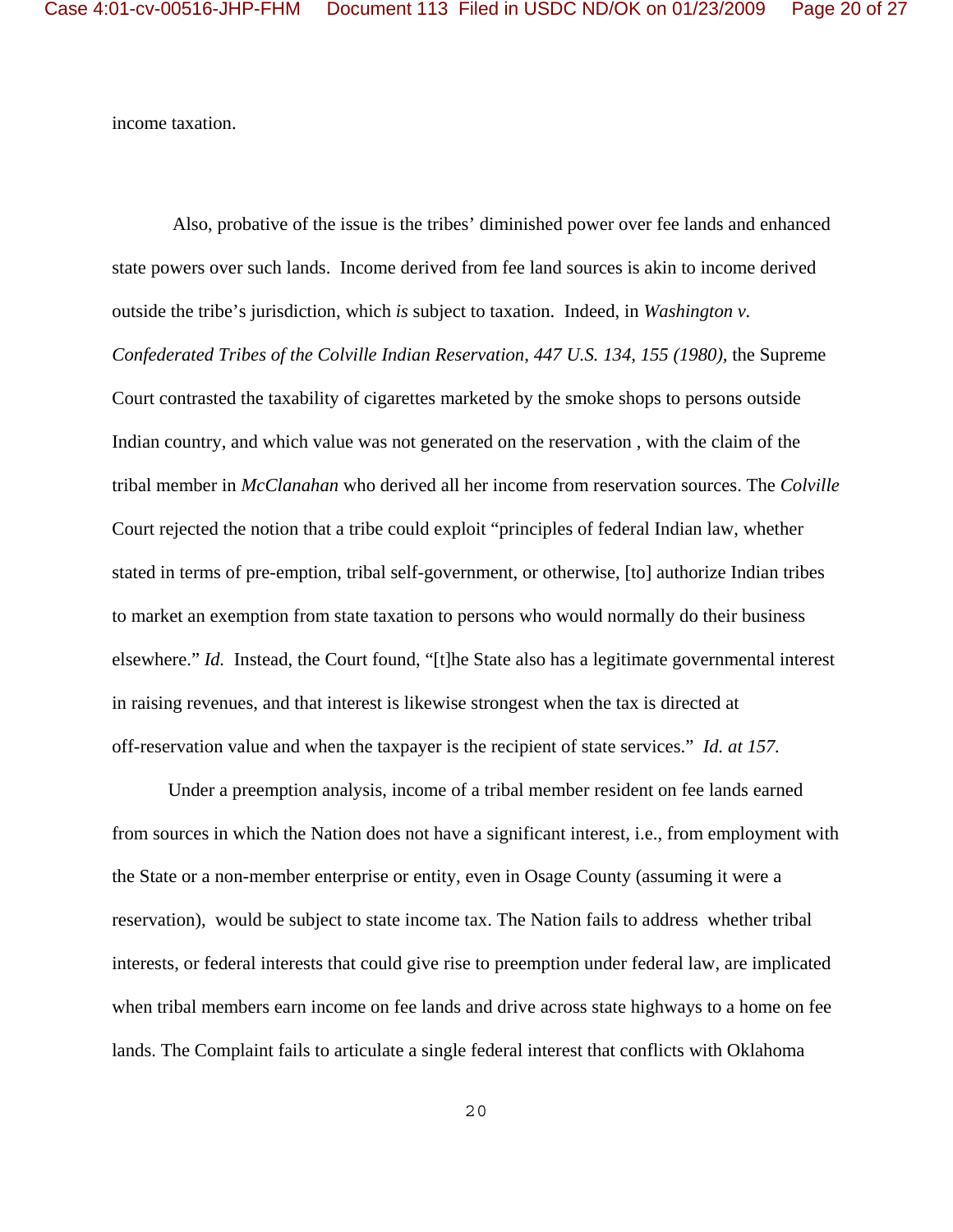income taxation of such members.

 As applied to the unique and uncommon history of Oklahoma tribes, and the Osage Nation in particular, these principles do not oust or preempt Oklahoma's income taxation challenged here. *See Oklahoma Tax Comm n v. United States*, *319 U.S. 598 (1943).* In holding that portions of the estates of deceased members of the Five Civilized Tribes are subject to Oklahoma estate taxation, the Oklahoma Tax Commission Court recognized that principles applicable to Indians elsewhere in the United States do not apply directly to Oklahoma Indians: "Although there are remnants of the form of tribal sovereignty, these Indians have no effective tribal autonomy . . . [T]hey are actually citizens of the State with little to distinguish them from all other citizens except for their limited property restrictions and [express] tax exemptions." *319 U.S. at 603*. The Court distinguished the sovereignty principles laid down in *Worcester v. Georgia, 31 U.S. (6 Pet.) 515 (1831)*, where "the Indian tribes were separate political entities with all the rights of independent status -- a condition which has not existed for many years in the State of Oklahoma." *319 U.S. at 602.* Recognizing that Oklahoma supplies "schools, roads, courts, police protection, and all the benefits of an ordered society. . . " to the tribal members involved in the case, and that an income tax, based solely on ability to pay...," <sup>12</sup> is not an unreasonable burden, *Id. at 609*, the Court upheld Oklahoma's taxes on the restricted cash and securities in the tribal members' estates, but disallowed only the tax on statutorily restricted allotment lands, which the statute expressly rendered expressly"restricted and tax exempt." *Id*.

<sup>12.</sup> The Court also noted the substantial wealth of members of the Osage Tribe. *Id.* at 609 n.13.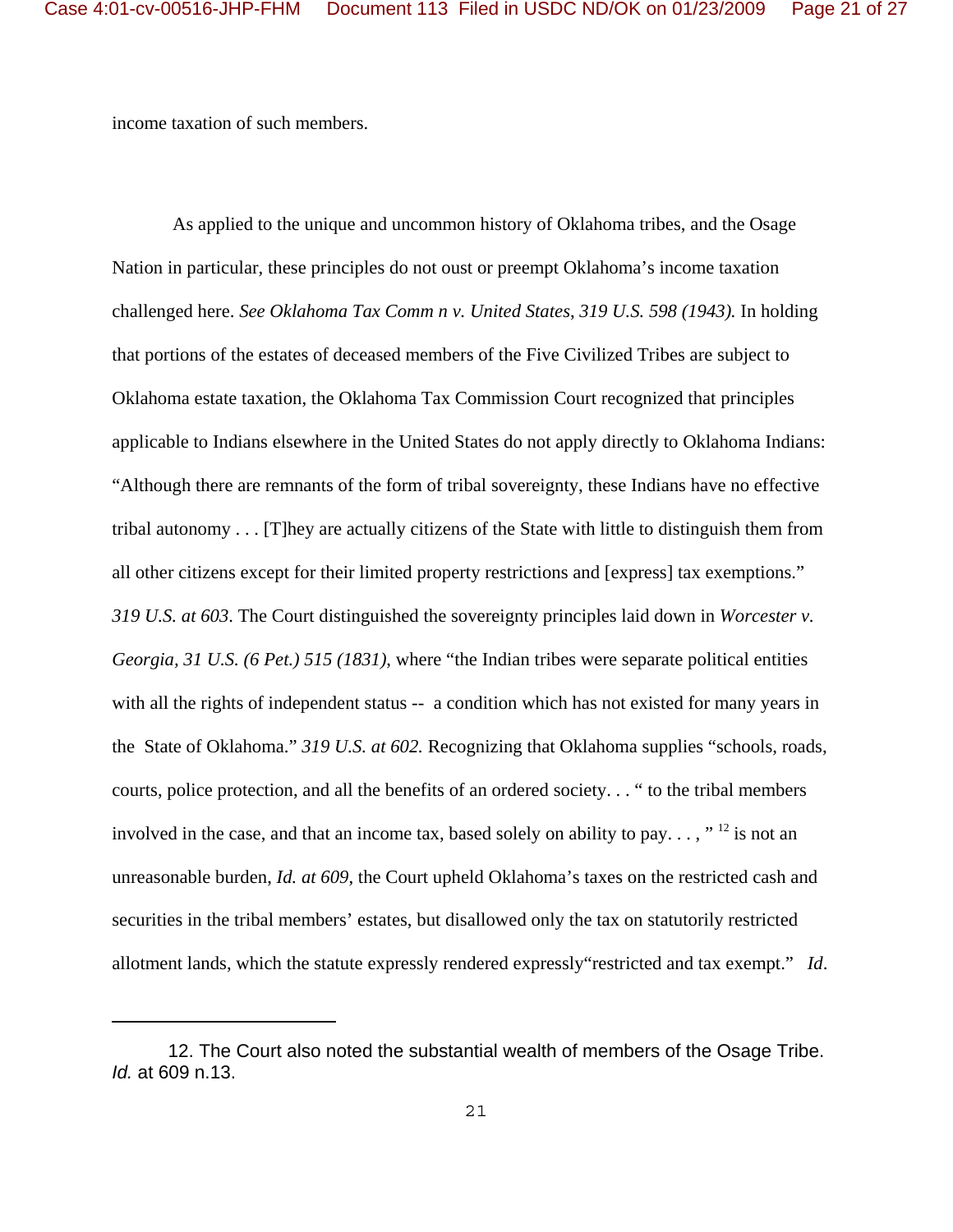*at 611*.

 With respect to Osage lands in Osage County, the Supreme Court long ago recognized the Congressional intent that such lands be subject to state taxation. *See McCurdy v. United States*, *246 U.S. 263, 269-70 (1918) (once restrictions on Osage lands were removed pursuant to the Act of June 28, 1906, former Osage restricted lands became subject to state taxation).* In *Choteau v. Burnet, 283 U.S. 691, 695-96 (1931)*, the Court reasoned similarly that an Osage allottee's income from oil and gas royalties after the removal of restrictions under the 1906 Osage Act is subject to federal income tax. "His shares of the royalties from oil and gas leases was payable to him, without restriction upon his use of the funds so paid. It is evident that as respects his property other than his homestead his status is not different from that any citizen of the United States." *Id.* 13 With respect to the Osage, Oklahoma's Congressional delegation has expressly acknowledged that funds and securities, income, and estates of these Osage Indians are subject to taxation, the same as for other citizens. *Hearing before the Subcommittee on Indian Affairs on H. Con. Res. 108 (July 22, 1953), Statement of Oklahoma Members in Congress.*  Osage unrestricted fee lands, and income related to them, are presumptively subject to state taxes.

#### **VI. The Major Crimes Act**

The Supreme Court requires a tribe alleging claims under federal common law to "articulate

<sup>13.</sup> The Court relied on § 2, Seventh, of the Osage Allotment Act, Ch. 3572, 34 Stat. 539 (1906): "upon the issuance of such certificate of competency, the lands of such member (except his or her homestead) shall become subject to taxation, and such member shall have the right to manage, control, and dispose of his or her lands the same as any citizen of the United States."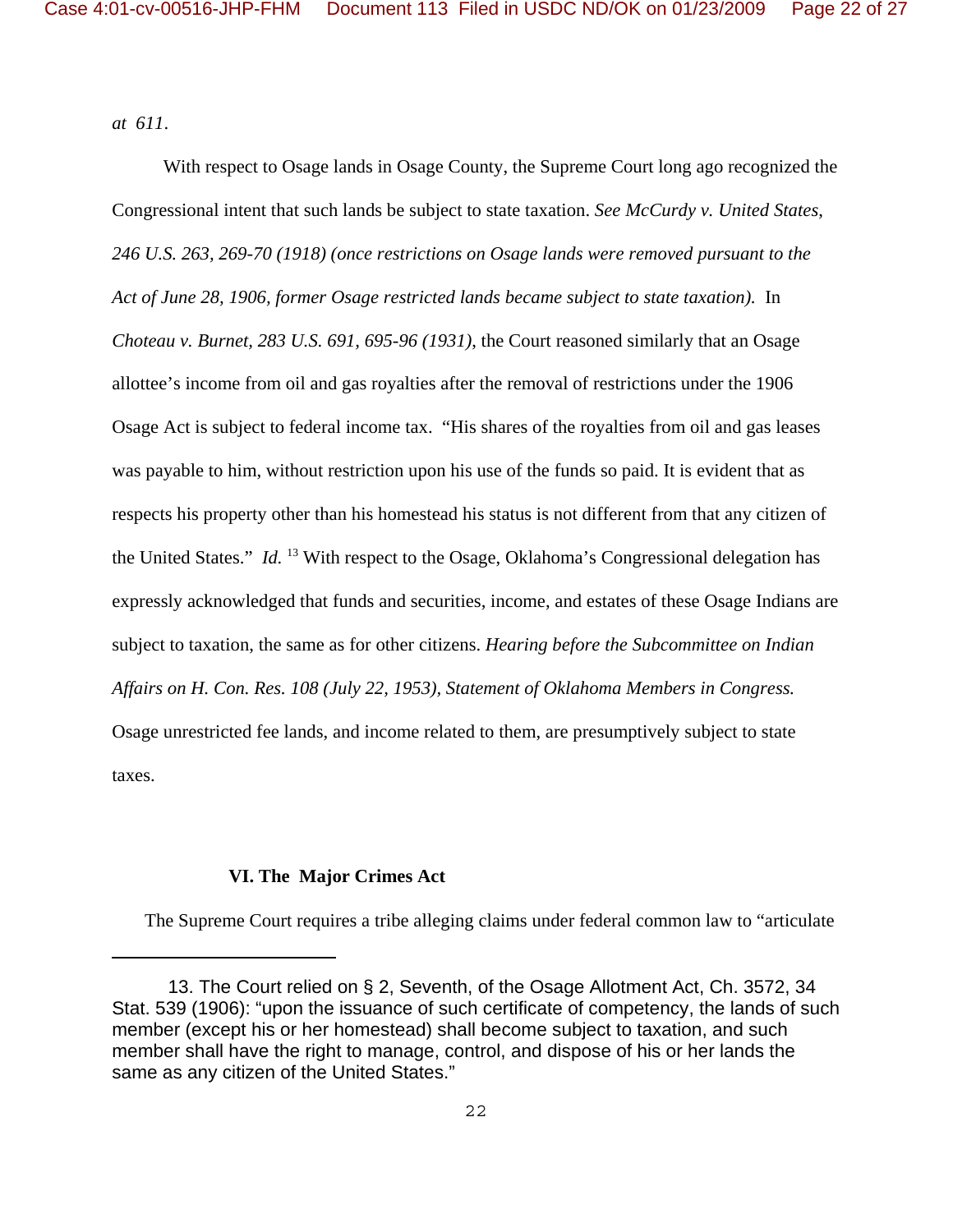what prescription of federal common law enables a tribe to maintain an action for declaratory and injunctive relief establishing its sovereign right to be free from state [law]. " *See Inyo County v. Paiute-Shoshone Indians of the Bishop Cmty.*, *538 U.S. 701, 712 (2003)*. Just as in *Inyo County*, it is unclear what federal law, if any, the Tribe's case "aris[es] under." *Id*  (*quoting 28 U.S.C. § 1331)(brackets in original).* The Nation's citation to a federal criminal statute and cases pertaining to trust or restricted lands affords no specific support.

 Given the requirement of a prescription of federal law, *see Id.*, 18 U.S.C. § 1151 is not a federal law that the Nation's case arises under. In addition to defining federal criminal powers, that statute "confer[s] upon Indian tribes jurisdiction over certain criminal acts occurring in 'Indian country.'" *Atkinson Trading Co. v. Shirley*, *532 U.S. 645, 653 n.5 (2001).* The statute's legislative history confirms that it was intended to codify prior case law governing jurisdiction to prosecute crimes in Indian country. *See Report of Judiciary Committee accompanying H. R.* 3190,  $80^{th}$  Cong.,  $1^{st}$  Sess. (April 24, 1947) at A-91, A-92. It does not establish civil immunities from state taxation.

 The Supreme Court's references to 18 U.S.C. § 1151 in prior cases do not support a different result. *Okla. Tax Comm n v. Sac & Fox Nation*, *508 U.S. 114 (1993*), does not address taxation on fee lands within an alleged reservation. Rather, it reversed a decision in which the lower courts construed *McClanahan v. Ariz. State Tax Comm n*, *411 U.S. 164 (1973),* as immunizing tribal members income from State taxation whenever the income was derived from tribal employment on tribal trust lands, and specifically required that the member *also* live on trust land: *"The residence of a tribal member is a significant component* of the *McClanahan* presumption against state tax jurisdiction." *Sac & Fox, 508 U.S. at 123 (emphasis added).*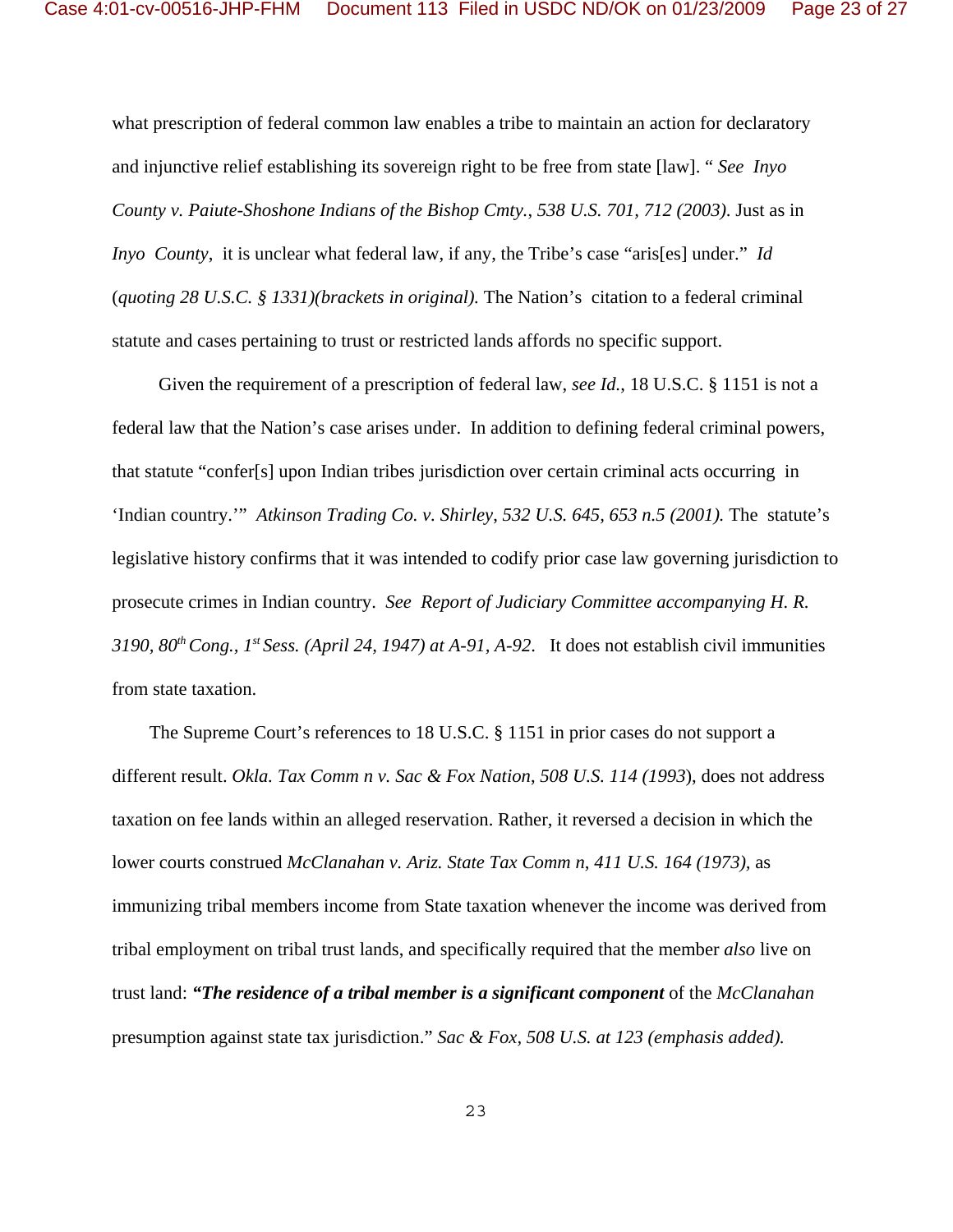Although *Sac & Fox* contains some broad language, it narrowed the scope of available immunity to tribal members living and working on land set aside for those members. *Id. at 124.* The *Sac & Fox* Court s discussion of *Oklahoma Tax Comm n v. Citizen Band Potawatomi Tribe of Okla., 498 U.S. 505, 511 (1991)*, while employing broad language regarding Indian country, again emphasized that the case concerned a tribal convenience store located outside the reservation on *land held in trust* for the Potawatomi. *508 U.S. at 125 (emphasis added).* Thus, while the Court in *Sac & Fox* and *Citizens Band* referred to Section 1151, neither case addressed tax immunity with respect to tribal members both working and residing on fee lands. Indeed, subsequent to both those decisions, the Supreme Court ruled that Oklahoma may tax the income of tribal members who earn income working for the tribe on tribal lands, but who live outside Indian country. *See Oklahoma Tax Comm n v. Chickasaw Nation*, *515 U.S. 450, 464 (1995).* Given that holding, the Nation cannot establish that state income taxation is foreclosed when the taxpayer neither works nor lives on restricted lands.

 While the Supreme Court has occasionally said Section 1151 *generally* applies to questions of civil jurisdiction, the cases have carefully couched such language in nonmandatory terms. *DeCouteau v. District County Court, 420 U.S. 425, 427 n. 2 (1975) (emphasis added); see also Alaska v. Native Village of Venetie, 522 U.S. 520, 527 n.1 (1998) ( "Generally speaking . . .").*  Rejecting any contention that "Indian country" status prescribes mandatory civil tax consequences, the Supreme Court in *Atkinson Trading Co. v. Shirley, 520 U.S. at 654,* expressly rejected applying Section 1151 to require a nonmember to pay Navajo Nation taxes on fee lands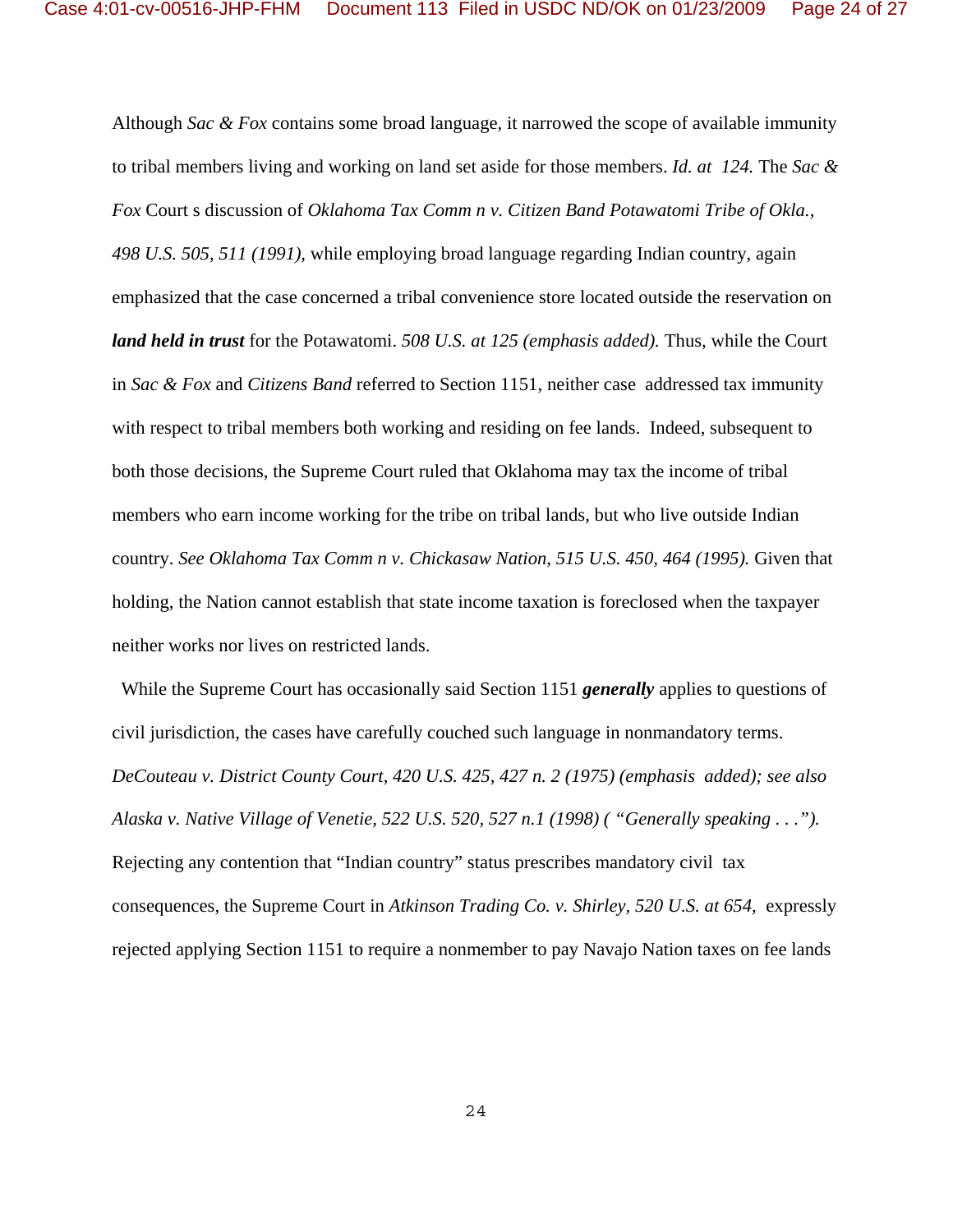within an undisputed, treaty-based reservation.<sup>14</sup> In fact, given the disestablishment of the Osage and other Oklahoma reservations long before the Indian country statute was codified, using the 1948 statute to exempt Osage members from state income tax is particularly anomalous. *See, e.g., Yankton Sioux Tribe v. Gaffey, 188 F.3d 1010, 1022 (8th Cir. 1999) ( "Members of Congress in 1894 operated on a set of assumptions which are in tension with the modern definition of Indian country, and the intentions of that Congress . . . are what we must look to here.").*  Considering the context of sovereignty pertinent to state taxation of tribal members, and Congress' understanding in 1906 that Osage members were citizens of Oklahoma for taxation and other purposes, 18 U.S.C. § 1151 creates no rights that may be asserted by such members or by the Nation in this action.

# **VII. Longstanding Reliance by the State of Oklahoma Is a Significant Factor Counseling Against a Decision Altering Jurisdictional Assumptions.**

The ability to raise revenues to support its services to Osage County lands and the tax status of Osage tribal members is of critical importance to Oklahoma. If this Court were to now establish Osage County as a reservation more than a century after Congress was understood to have dissolved that status *and* that such status automatically deprives Oklahoma of the ability to fund services in Osage County through income taxes, the State's provision of services would be

<sup>14.</sup> Cases such as the Tenth Circuit s decision in *Pittsburgh & Midway Coal Miining Company v. Watchman*, 52 F.3d 1531, 1540 (10th Cir. 1995), which rejected the argument that Section 1151 applies only to criminal jurisdiction, could not take into account the Supreme Court's subsequent guidance in *Atkinson*. They do not address whether federal policies preempt a state's ability to tax income in circumstances that do not implicate substantial federal interests.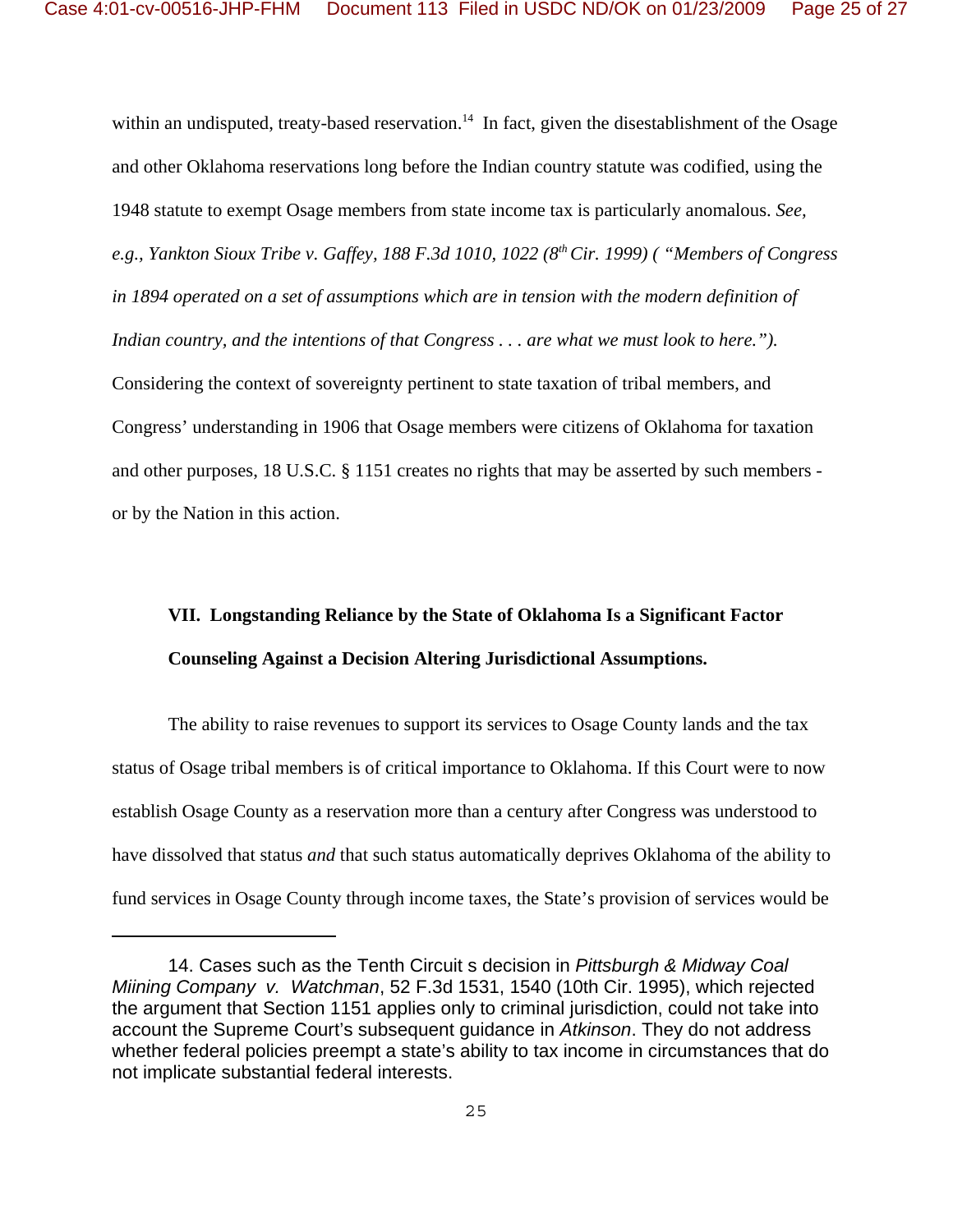severely threatened. Such a ruling would also affect the State's Sovereign rights, the State's jurisdiction over its citizens, and critical revenue, across a broad piece of land in which Congress has previously recognized the State has a right to exert its dominion. See Enabling Act, Ch. 3335, 34 Stat. 267 (1906), § 11.

Such a result would contravene substantial reliance interests, as did a similar claim affecting riverbed rights in Idaho: "[The Tribe's claim] is especially troubling when coupled with the far-reaching and invasive relief the Tribe seeks, relief with consequences going well beyond the typical stakes in a real property quiet title action. The suit seeks, in effect, a determination that the lands in question are not even within the regulatory jurisdiction of the State. The requested injunctive relief would bar the State's principal officers from exercising their governmental powers and authority over the disputed lands and waters. The suit would diminish, even extinguish, the State's control over a vast reach of lands and waters long deemed by the State to be an integral part of its territory. To pass this off as a judgment causing little or no offense to Idaho's sovereign authority and its standing in the Union would be to ignore the realities of the relief the Tribe demands.*" Idaho v. Coeur D'Alene Tribe*, 521 U.S. 261, 282 (1997). Similarly, standards of federal Indian law and federal equity practice preclude the Nation from advancing its claims here. City of Sherrill v. Oneida Indian Nation, 544 U.S. 197, 214 (2005). In *City of Sherrill*, the Court ruled that equitable considerations of laches, acquiescence and impossibility barred the Oneida Tribe's claim that it could exercise sovereign control over lands within the boundaries of the tribe's former reservation and avoid payment of city property taxes.